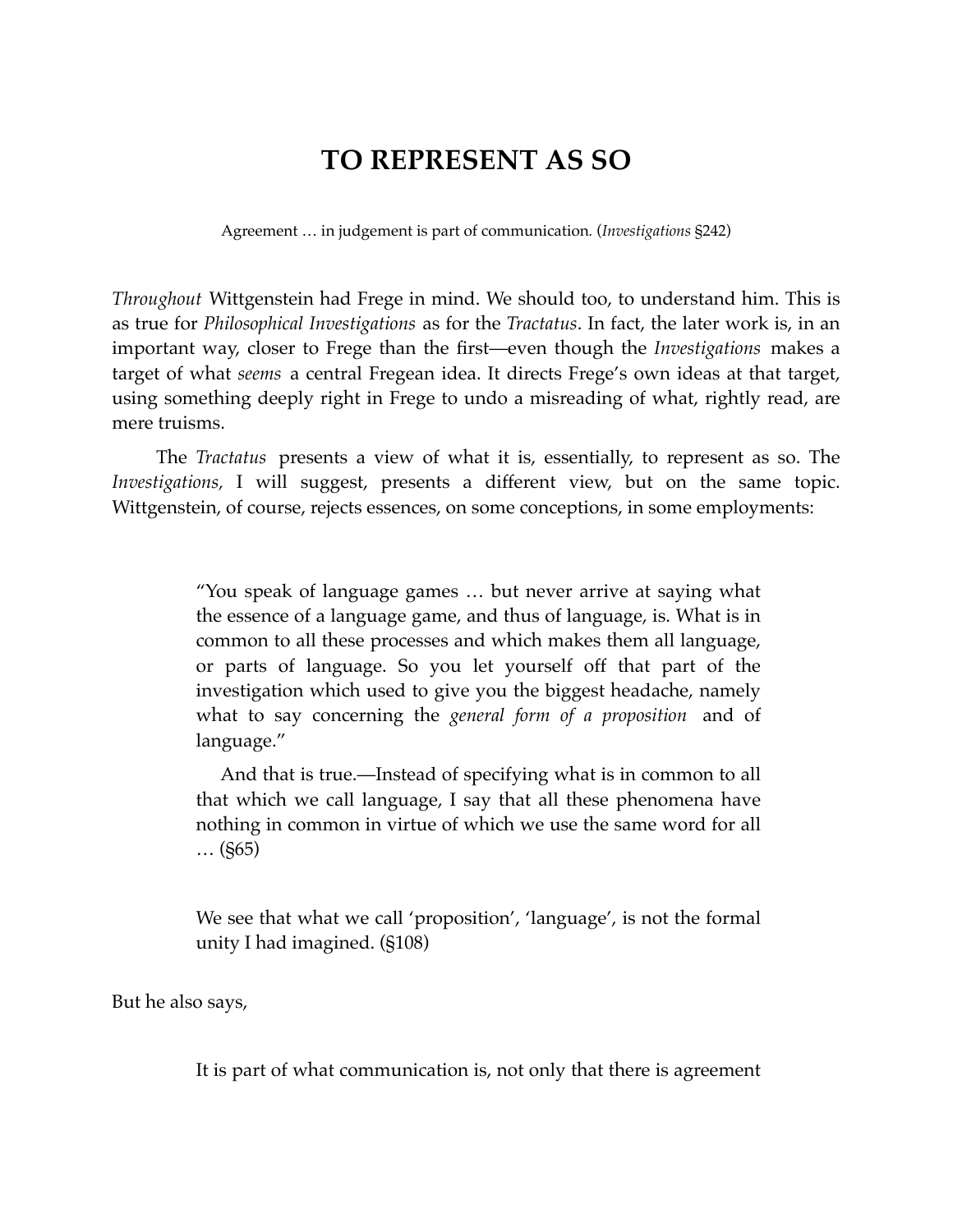in definitions, but also (strange as this may sound) agreement in judgements. (§242)

It is hard to do philosophy, even of a new sort, while espousing no commitment to what things—in this case, propositions, representing—are as such. As we shall see, what I have just quoted *is* a view of this. The *Investigations* opens with a fundamental point—a thesis—which paves the way for this.

**1. The Opening Move:** The *Investigations* makes its first point by deploying a notion, *language game*. The items it thus deploys to make its point are fictions, precisely what they are said to be; best thought of as identified by how they are to be played. It will help *here* to think of each as containing some specified set of moves, each move governed by specified rules, these jointly fixing how the game is to be played. A game is thus *just* what its rules make it. Those rules spell out a notion of correctness: a move is correct, on this notion, if it conforms to the rules which govern it. A language game *may* have a given point; something to be achieved in playing it. Such *can* sometimes give sense to the idea that there is something its rules *ought* to be.

For present purposes, language games are (as Wittgenstein repeatedly insists) objects of comparison. We speak of them to serve philosophic ends. (See §§81, 130, 131.) To think of them as fixed by their rules, apart from any playing of them is just to assign them a particular role in the comparisons to be made. One thing they may accomplish, thus conceived, is to make perspicuous ways for representing to connect to action. For this end, and for suitably chosen games, we may think of the rules governing a move as dividing into introduction and elimination rules. An introduction rule specifies under what circumstances a move would be made correctly. It may say, say, that a player may say 'Slab here' only if there is a slab at some specific place. The elimination rule specifies what must, or may, be done if the move in question was correctly made. The prescribed consequences of the move may just be more talking. But they may be actions of various non-linguistic kinds. A correct move 'Slab!' in some game might, e.g., require bringing a slab to a certain point. In ways I will try to bring out, connections with action are central to a representation's content being what it is (or, indeed, to its being anything at all). So, that a language game may connect words with action in a given way is an important feature of it, given the purposes it will serve in the *Investigations*.

I begin now on the basic point. One half of it is stated in §10: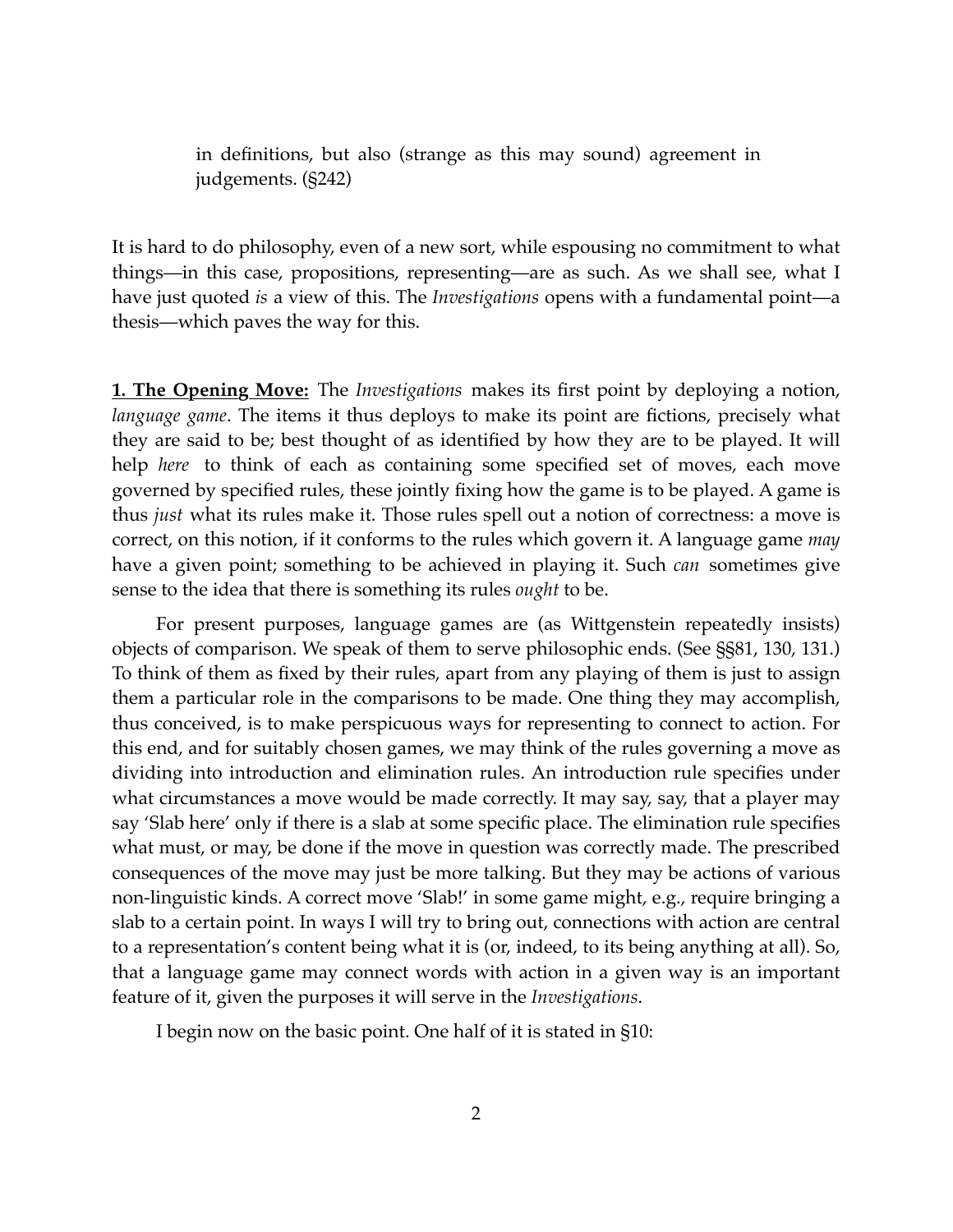Now what do the words of this language *designate*?—What is supposed to show what they signify, if not the kind of use they have? And we have already described that. So we are asking for the expression "This word designates *this*" to be made a part of the description. In other words the description ought to take the form: "The word … designates …".

As said already, the fundamental point at the start of the *Investigations* departs from Frege. But we see already how the point is made by taking very seriously another on which Wittgenstein and Frege agree. Frege made the point this way:

> What is distinctive about my conception of logic is that I begin by giving pride of place to the content of the word 'true', and then immediately go on to introduce a thought as that to which the question 'Is it true?' is in principle applicable. So I do not begin with concepts and put them together to form a thought or judgement; I come by the parts of a thought by analysing the thought. (Frege 1919/1979 p. 253)

A thought, for Frege, is, in this sense, the fundamental unit of analysis. In just this sense, a whole move in a language game is the fundamental unit of analysis when it comes to content. What does this mean?

Suppose that, taking a thought (judgement, proposition) as fundamental, we ask the question whether such-and-such is an element of such-and-such thought—for example, whether Frege, or something naming him, is an element of a proposition that Frege smoked. If the proposition comes first, we can begin with when *it* would be correct, in that distinctive way in which a proposition, as such, is liable to be correct. For a given proposition, there is such a thing as things being as they are according to it. The distinctive sort of correctness, seen one way, just consists, for it, in things being as they are according to it. So thinking, we can say: for Frege, or something representing him, to be an element of a given proposition just is for him, or it, to make (or be correctly viewable as making) a particular identifiable contribution to when things *would* be as that proposition has them: whether things being is they are *is* their being that way turns on how Frege thus is. The proposition has an element naming Frege just where that element so works to make the condition on that proposition's correctness what it is.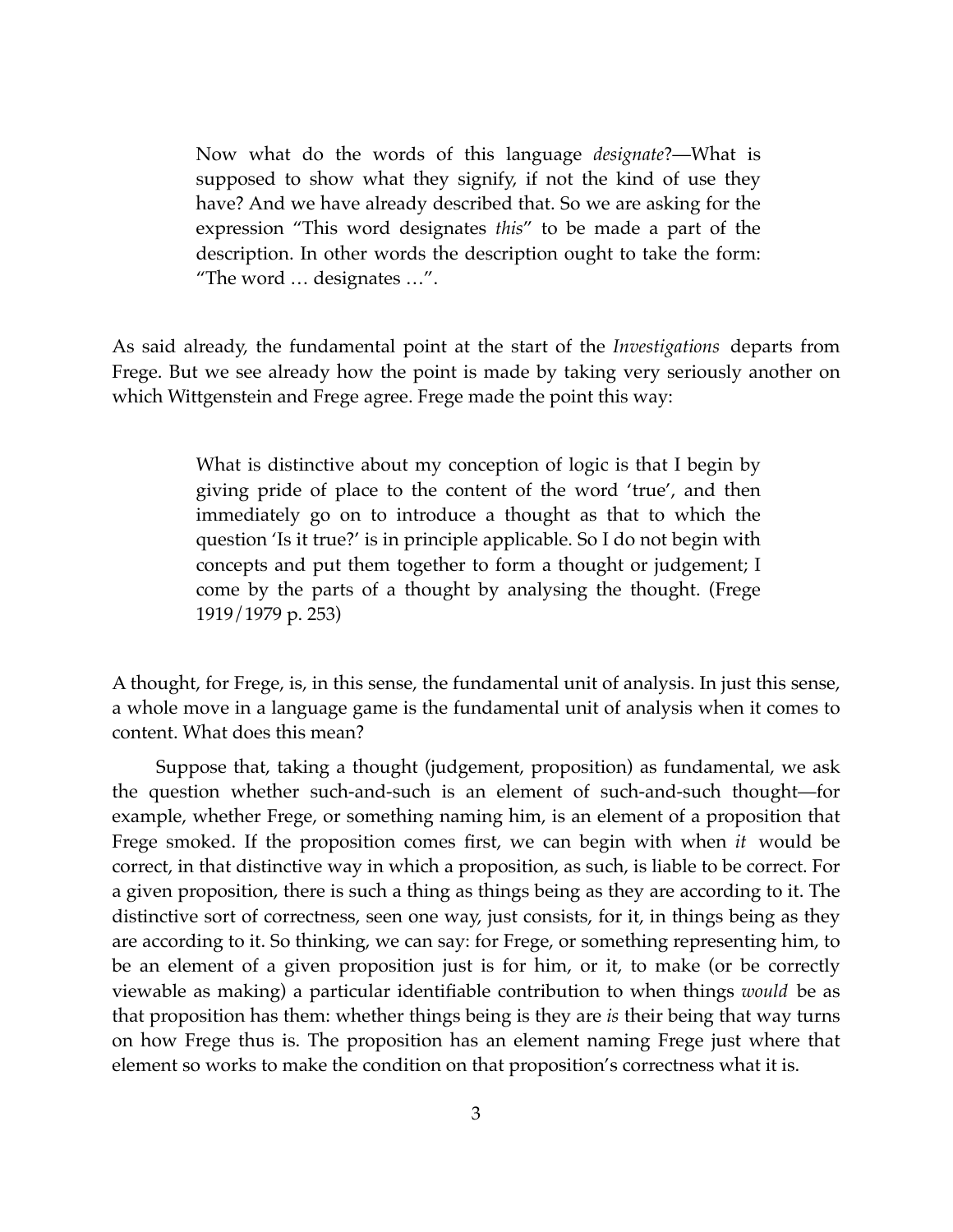As Frege notes, what the elements of a given proposition are is all relative to an analysis. There are two points here. First, there *might* be various alternative ways of carving up a whole proposition into parts. For to carve a proposition into parts is just to divide up *its* main task—being true (correct) just when it would be—into identifiable sub-tasks: the elements, on that carving, are just what perform, respectively, these subtasks. A thought that Sid grunts would be true just where Sid grunted. So it would be true just where *Sid* is a given way. A sub-task can thus be making its truth thus turn on Sid. It would be true just where someone was a grunter. So a sub-task can be to make its truth turn on whether someone or other grunts. These tasks, if performed jointly, make the whole true just where Sid grunts. To be an element of a proposition on this analysis just is to perform (or perhaps be) one of these sub-tasks. That a proposition's task *can* be parcelled out into sub-tasks in some given way does not preclude also parcelling it out differently. *Any* such parcelling out what the proposition does into sub-tasks would be a correct analysis on it, on which what performed some sub-task thus identified would be an element of the proposition.

If elements are what one thus carves out of a proposition, on some division of its job into sub-tasks, there is no intelligible question as to how the elements of a proposition (on an analysis) can form that unity which the proposition itself is. For there is nothing it could be for something to be an element other than to contribute to that unity. The element has no identity other than as that which performs such-and-such sub-task.

The second point here is Frege's context principle (cited by Wittgenstein in §49). An element of the thought that Sid grunts can make the truth of that whole turn on whether *Sid* is some way or other only in concert with some other element making the truth of that whole turn on whether *someone* is such-and-such way—say, a grunter. There is no such thing as making truth turn on how Sid is apart from any *way* it is so to turn. Words which made the truth of a whole turn on whether Sid was some way might be said to *name* Sid. Similarly, words making the truth of a whole turn on whether someone was a grunter might be said to name *being a grunter*. By analogy one might say the same for an element of a proposition, or of a thought. Where naming is of logical significance, to name X just is to perform some such role. Naming so conceived *could* be done only in the context of a whole in which elements, in naming what they did, jointly performed the task that whole did—here being true just when that whole would be. In that sense, naming cannot be done in isolation. This is the context principle.

A move in a language game is the basic unit in the game in just the same way as a proposition (thought) is the basic unit in thinking. For something to be an element of a move is for it to contribute, in some definite way, to the conditions for the correctness of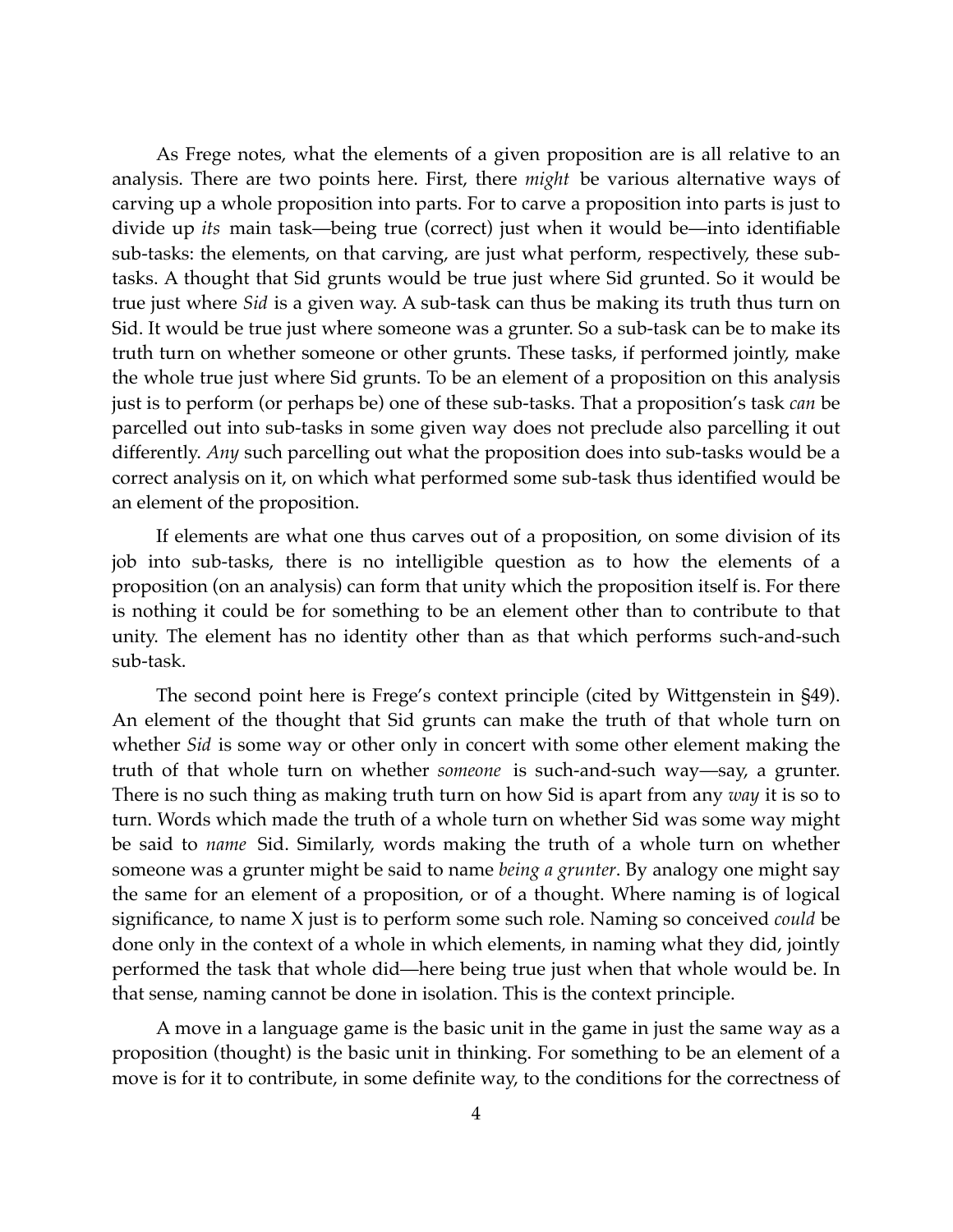that whole move. All the above remarks apply to this. This is Wittgenstein's point in §49. For an element of a move to name something just is for it to play a particular logical role in that whole move—to have a particular place in a particular parcelling out of the task of the whole move into sub-tasks. If an element of a move *names* X, does that fact identify a unique role as the one it thus performs? That is the main question to be addressed. First, though, I will pause for a moment over a different conception of what it is to be an element.

**2. Occam's Razor:** This second conception is what Wittgenstein refers to in the *Tractatus* as 'Occam's Razor' (3.328, 5.47321). He stated it clearly in January 1930. (See Waismann 1979, p. 90.) It is there put thus. For something to be an element in a proposition is for that proposition itself to be an element in some specific system of propositions. For the proposition to contain that element is (*inter alia*) for there to be, within that system, a range of propositions which are *the same* in some determinate respect. The element thus shared is, or identifies, that respect. For there to be that element is for there to be that way for *those* propositions (the range) to be the same. For it to occur in that proposition is for that proposition to belong to that range, within this system.

To be an element of a proposition, on Frege's view, just is to contribute, in a way there is for *an* element *to* contribute, to the truth conditions of a whole. That way of contributing, Frege insists, is detachable from its occurrence in that whole. There *could* be a range of cases of an element contributing in that way. So far, this does not require there to be such a thing as *the* range (or set of them), or the system, which is that to which the whole thus analysed belongs. For one thing, for Frege, the same proposition may be analysed in many ways—and would fit in different ranges of propositions on each. Nor is it some Fregean quirk to allow for multiple analyses. If a proposition were, essentially, such-and-such construction out of such-and-such building blocks, it would not have the pride of place Frege sees for it. One could give no more than lip-service to that idea of pride of place.

Tractarian Wittgenstein cannot share this view. For, as he says in January 1930, "It is the essential feature of a proposition that it is *a picture* and has compositeness." (Ibid.) That is part of his conception, there, of what it is for a proposition to represent: it represents what its elements name as structured *just* as that proposition is by its elements. There is an *identity* of structure between that of what is *so* if the proposition is true and that proposition itself. Such a proposition *must* be built up in just one way, of just one set of parts. Different structurings of parts are *ipso facto* structurings of different propositions. Merely insisting that a proposition occupies a particular place in a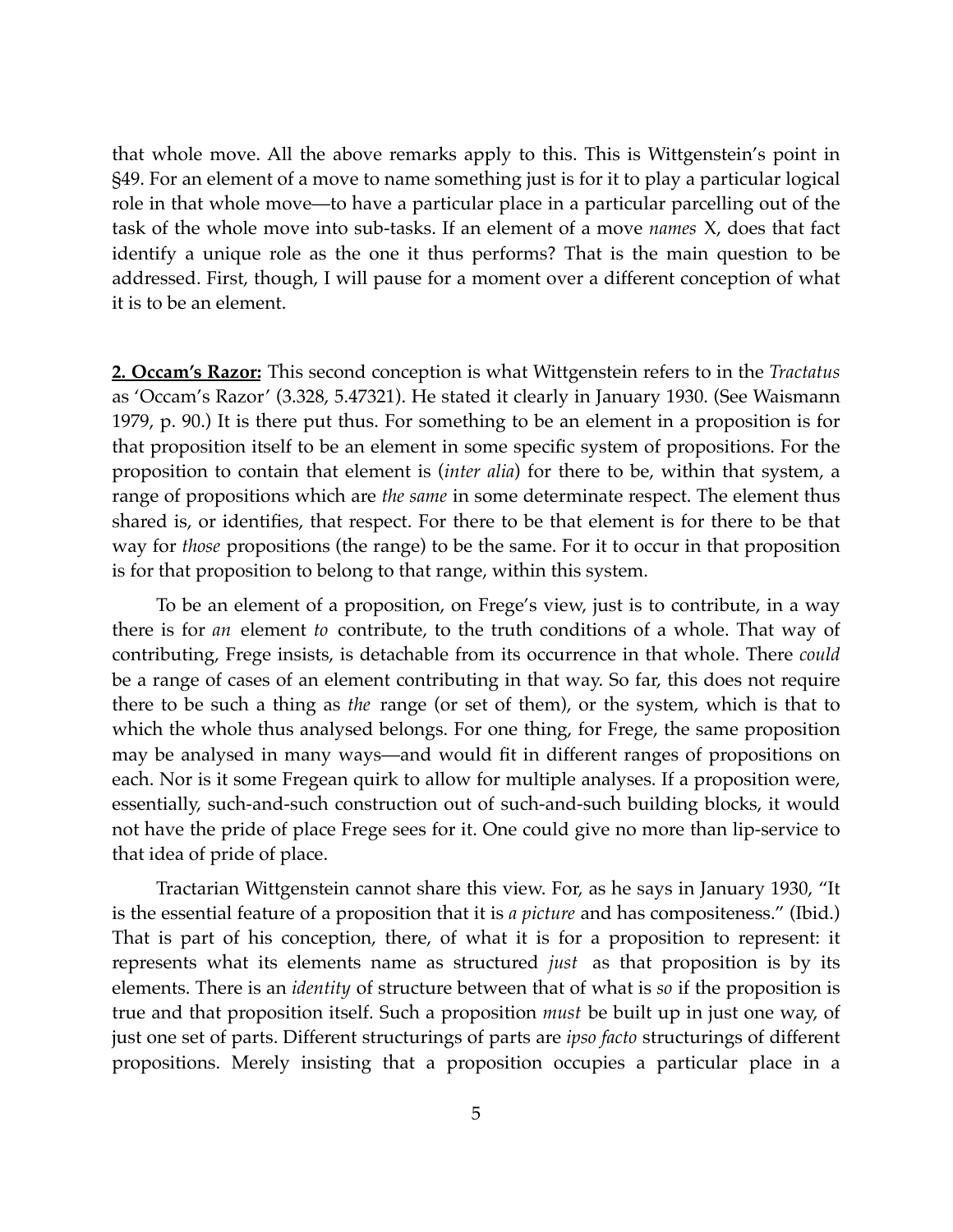particular system does not guarantee that this is so. A whole system of propositions might divide into sets of ranges, each of propositions the same in some respect, in different ways on different analyses of *it*. The whole system might admit of multiple analyses just as, for Frege, a proposition does. If it is the system that is to guarantee the uniqueness Tractarian Wittgenstein needs, something else must guarantee that the *system* decomposes uniquely into some one set of such ranges.

We are left with this in common to Frege and Tractarian Wittgenstein: an element of a proposition performs a role which is one for *an* element to perform in *a* proposition; a role thus admitting of further exemplars. A role is essentially detachable from an occurrence of it. Let us now put this idea to new use. I have spoken, so far, of two ideas of an element, each of which leaves it open that the *same* proposition might be structured in different ways, out of different elements. What, aside from a particular structuring of particular elements, identifies a given proposition as the one it is? We began with one feature of a proposition: when things would be as it has them. We might cite that as an answer. But there is another (non-rival) view available.

Frege remarks in "Der Gedanke" (1918): to judge something is to expose oneself to the risk of error. (This happens in two steps. To judge of an *environment* is to run the risk of error; an environment (as he has just argued before making that point) is all there is, or could be, to judge about. (See my forthcoming.)) A proposition is the content of a judgement, detachable, Frege insists (1915/1979: 51), from any particular judging of it. So a proposition is *a* way for *a* thinker to be exposed to risk of error.

The idea of an element as a respect in which some range of items are the same can now come into play. A proposition represents a particular, determinate, exposure there is to suffer to the risk of error. So *it* is a way in which a range of things would be the same. Which things? Each of us, at a time, occupies his own position of exposure to risk: each of us is *exposed* to risk of error, and exposed as he is. For each, there is his own distinctive way in which plans may go awry, actions may miss their mark, surprises may be in store. If today is Friday, I am in my own particular sort of trouble. (Proofs due by noon.) A proposition represents a determinate way for such distinctive individual exposures to be the same; so a range of cases of a thinker being exposed in the same way. The proposition identifies, and is identified by, that understanding of *the same*. (This is already to rule out the possibility of 'private language'.)

I think today is Thursday. I am not alone. Each of us who thinks so is thus exposed to a different specific form of trouble. Which of us, in risking what we in fact do, instances just this particular shape of stance towards things? What risk *would* one run in judging today Thursday? I leave that, momentarily, open.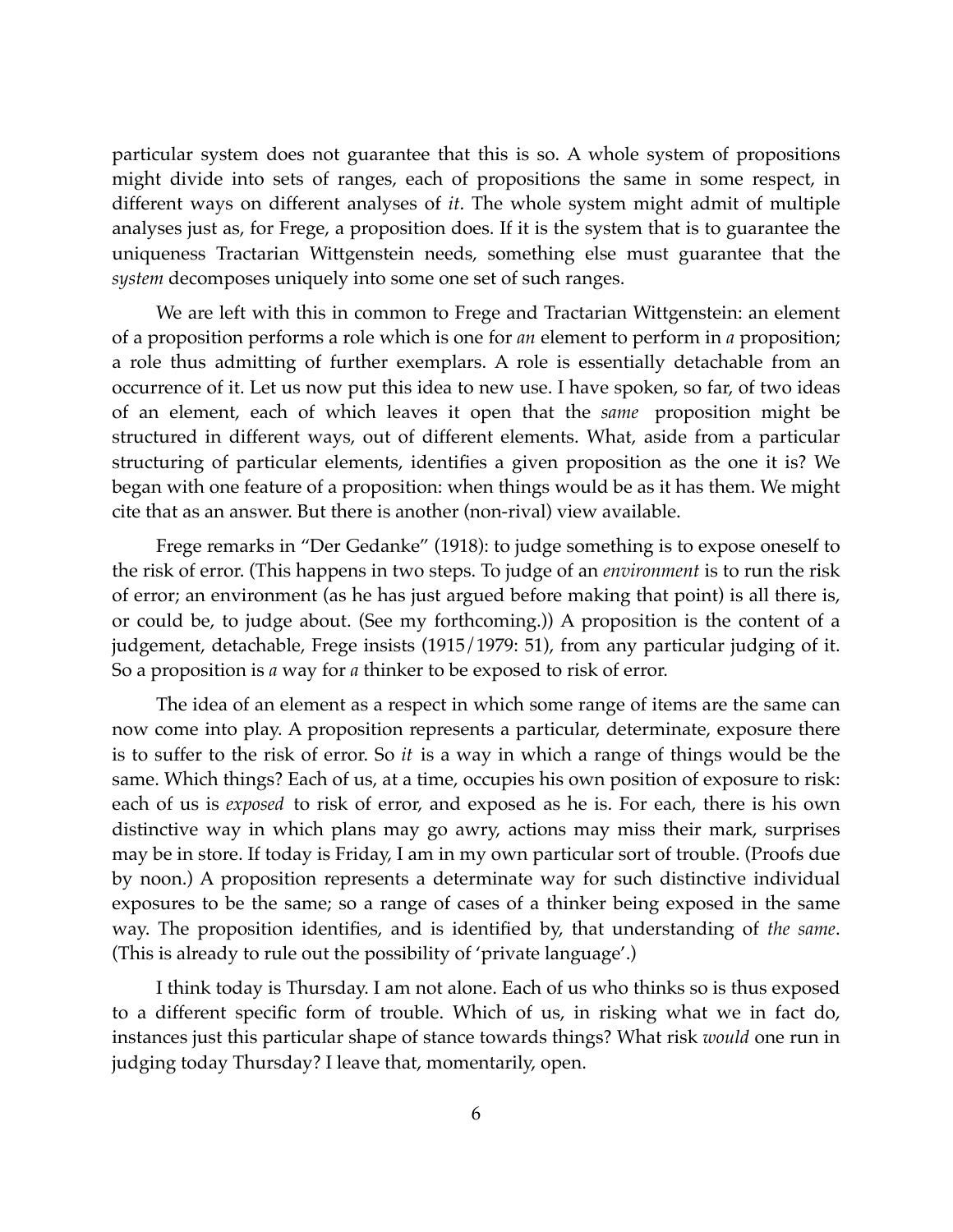Language games are apt for capturing specifics of exposure to risk of error. A move in one identifies common elements in different thinkers differently than a proposition does. If a proposition is that the flat is dark, what risk does one run in supposing it? When would one be running just that risk? Well, you risk your hand just wherever *your* answer to the question what the thing for you to do is depends on whether things are as that proposition has it. Where is that?

Consider the film-developing game. Two players go through a series of moves, at the end of which, if all is well, film has been developed. In the game there is a move, 'The room is dark'. By its elimination rule, player 2 may remove film from its canister and place it in developer. When one removes film from a canister (for this purpose), there is a way in which darkness matters to whether one's project will go awry. So, with this project in view, there is a way in which darkness matters to whether removing the film is the thing for one to do. If we were designing a game that was to have this envisioned end, then, that elimination rule settled, there is something the move's introduction rule ought to be. Let us now suppose we have made the introduction rule accordingly. You are playing the game. The room is dark enough for you to bump into things unintentionally. Objects loom as shadows. May you make the move, 'The room is dark', correctly? Not according to the rule we would thus have made. Those conditions would spoil film.

If, in the game, you make the move, 'The room is dark', you are in error just in case you breach the imagined introduction rule. But now that will be just where relying on the room's being dark where it bears on the thing for you to do would lead to doing the wrong thing—what missed its mark—where that thing was what the elimination rule licensed, and the mark was what showed here what the introduction rule ought to be. In the case at hand, this is just where opening the canister would spoil film.

What of our envisioned *proposition* that the room is dark? Again, in supposing it you are in error just where, in fact, things are not as they are according to it. But that introduction rule for it has not yet been linked to any elimination rules by the route just covered for the above move in the game. So would (supposing) that proposition be in error in the circumstances just envisioned—objects looming as shadows, barked shins, etc.? Nothing said so far about what proposition it is decides this.

**3. Frege's Limitations:** Consider the proposition that Sid grunts. How might this decompose? Perhaps into a part which makes it about Sid, and one which makes it about being a grunter. Making a proposition about Sid could count as naming him. Similarly for naming being a grunter (a way for someone to be).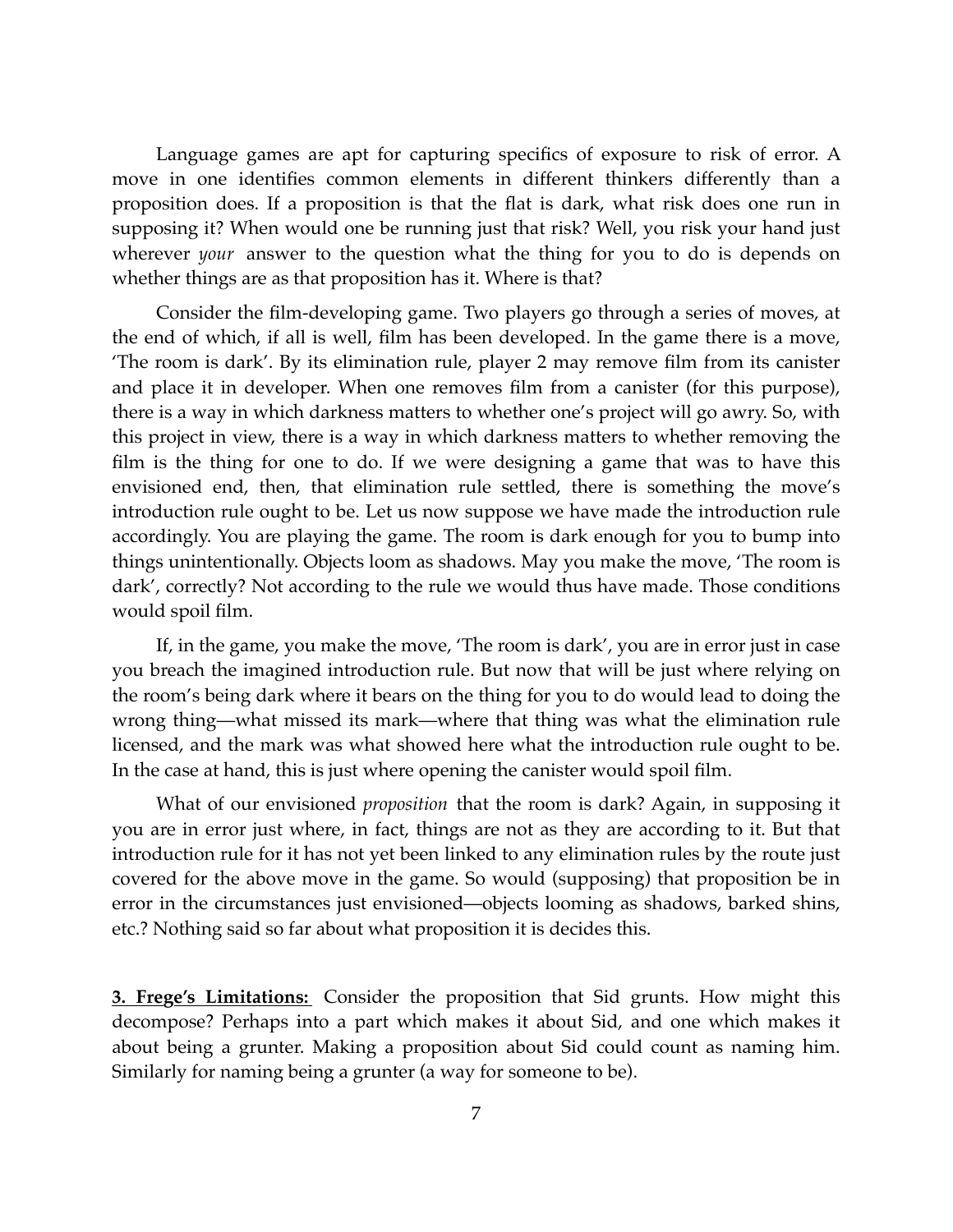To be an element of a proposition is to play a logical role. So to name Sid is to play some logical role. To be an element of a proposition is to make some determinate contribution to its condition for correctness (truth). It is to be part of a particular way of parcelling out that condition into sub-parts. Is to name such-and-such to make some one such contribution? If I say that an element names such-and-such, have I thereby said what its contribution to its whole is?

Here we come to an idea of Frege's which, from late Wittgenstein's point of view, is a bad one (on one straightforward reading). It damages the good idea of a proposition enjoying pride of place which Frege and Wittgenstein share. If we accept everything Frege says on this question, then what an element of a proposition names does determine what its contribution to its whole is. There is just one such contribution thus to make. For Frege, in the simple sort of case now on hand, logical roles fall into two categories: naming objects, and naming concepts. If, in the present case, there is an element which names Sid, then there must be another which names a concept. This would be the element proposed, above, as naming being a grunter. Naming Sid is identifying what it is that has to be some way or other (for the proposition to be true); naming that other element is identifying which way something or other must be.

So far, so good. Now the fatal step. For Frege, a concept is a *function*, namely, one from objects to truth values. (See Frege 1891.) If words 'Sid grunts' decompose into an element 'Sid', which names an object, and an element 'grunts', which names a function from objects to truth-values, then the whole, 'Sid grunts', names the value of that function for a certain argument, namely, Sid. Which is to say that it names a truth-value: true if Sid grunts, false if he does not. Which is to say that for parts jointly to play these roles is, *ipso facto*, for them to decide a unique and determinate truth condition for their whole. *Mutatis mutandis* for propositions, of which words 'Sid grunts' could be but one instance, or expression. Which is why Frege's answer to the question must be yes.

Not that taking concepts for functions is at all quirky. It is a natural reading of a truism: to apply a concept to (predicate something of) an object is to say (or think) *the object* to be thus and so; which it is (if it is) or is not (if not) purely in being as *it* is. Only the object's being as it is makes that predication true or false. On the reading of this truism, a concept thus behaves as a function would: fix the object it applies to, and you fix the truth-value such application takes. To see this as misreading, one must first find another. To which task we now turn.

In matters of decomposition (on the view late Wittgenstein and Frege share), a proposition and a move in a language game raise exactly the same questions. So we may now ask this. Suppose there is a move in a language game—say, 'The room is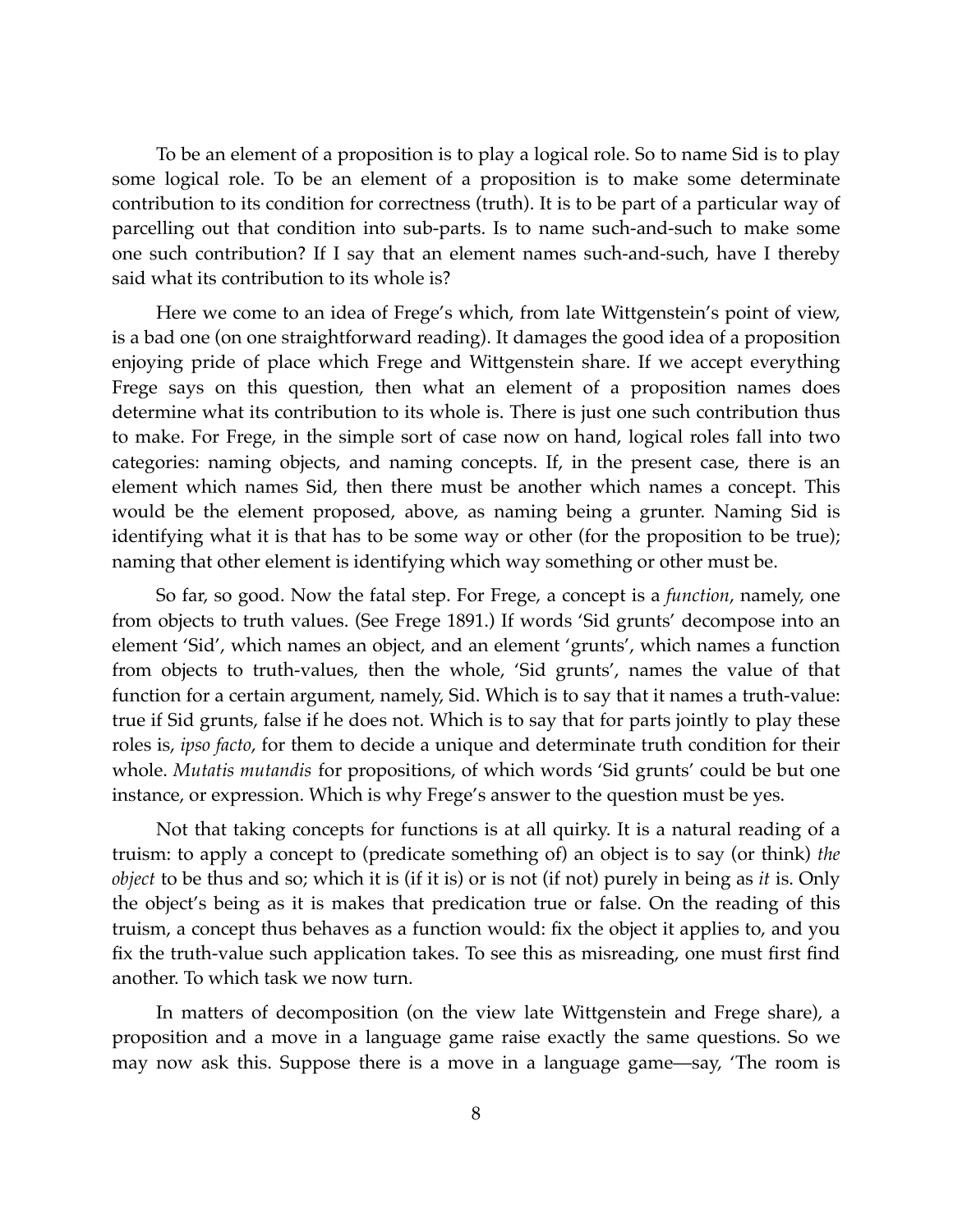dark'—which we have decomposed, somehow, into parts, and that, for each part we have identified something it in fact names (on that analysis). For example, on our analysis, 'the room' names a certain room, 'is dark' names (the property, or concept, or whatever, of) being dark. Have we fixed what the correctness (truth) condition for the move is? Do our parts, in jointly *so* functioning, uniquely, or univocally, fix some one such condition?

Clearly not. For we can imagine two games. In the first, if I have made the move, 'The room is dark', correctly, then I am excused from carrying out certain orders. For example, I need not bring you your copy of *Zettel*, on grounds that I cannot see to find it. In the second, if I have made the move correctly, then you may remove the film from its canister (and rely on doing so safely). Let us suppose that each game is well constructed: the move is made correctly in it just in case there would, in fact, be those consequences (or at least such consequences would be to be expected). Then the correctness conditions for the move must differ from the one game to the other. For I may be, reasonably, unable to find you copy of *Zettel* (knowing it is on the shelf) where it is quite unsafe for you to remove the film.

One might correctly say of either game that in it 'is dark' names (speaks of) being dark. But the role it plays in naming this differs from the one game to the other. In the one game, but not the other, it contributes to a condition on being as said which is not satisfied if, where whether to remove film turns on whether the room is dark, removing film is not the thing to do. So if a move consists (on an analysis) of parts, for each of which there is a such-and-such it names, those facts about the move are compatible with any of indefinitely many mutually exclusive conditions on correctness (answers to the question when things would be as thus said).

The point is general. That words name such-and-such determines no unique contribution which is that which such words make to conditions on the correctness of the whole they thus are part of. Such is just part of what *naming* is. It holds equally for naming in the context of a move in a language game, and naming in the context of a proposition. The fact of my speaking of being dark is compatible with my saying any of many things in, and by, doing so. There are many different things, each of which being dark may, sometimes correctly, be taken to be (or come to). Being dark admits of understandings. The same goes for being a grunter. On Witgenstein's new view representation, these are to be taken as illustrating something intrinsic to the idea of a way for a thing to be; if a concept is identified by what it is of, then something intrinsic to the notion *concept*. *Investigations* opens with this point. It is the first point the idea of a language game is used to make. It advances us far towards our emerging new picture of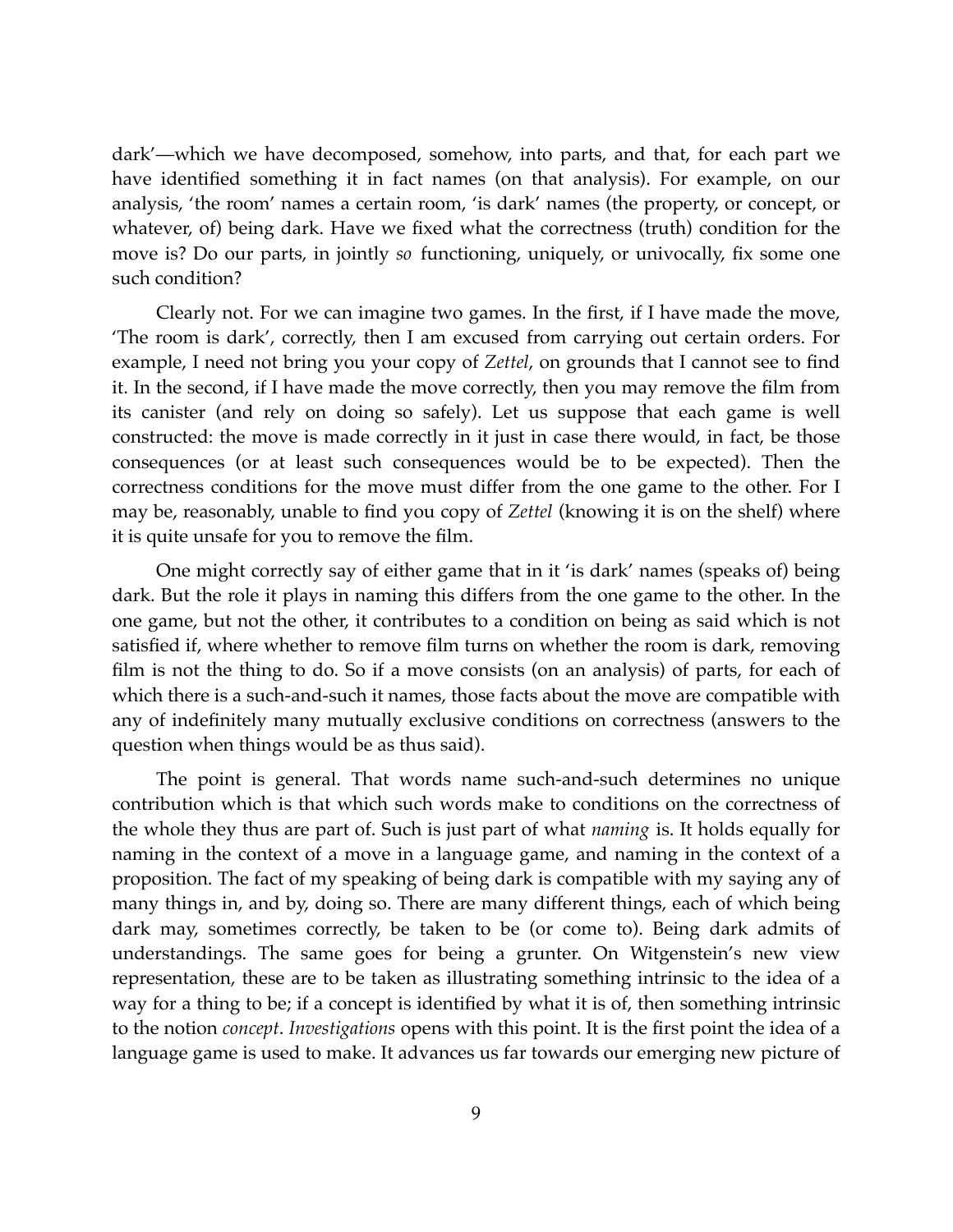representing as so.

We needed a new reading of a truism to see how it could be a misreading to make concepts into functions. We now have it. It is on an *application* of a concept to an object, on an occasion, that one says the object to be thus and so. The rest of the truism then holds. The concept as such admits of many applications, each excluding others. So it alone cannot assign an object, in being as it is, a truth value.

**4. Comparisons:** Words may name in the context of a proposition (or its expression). May they also name in the context of a language (such as English or French)? Not in the same sense. For a language asserts nothing, thus neither correctly nor incorrectly. Our fundamental point about naming makes this no mere nicety. The words 'is dark', in the context of a move in a particular game, contribute to a particular condition of correctness. That is what it is for them to name, in the sense in which they may name in such a context. What the English words 'is dark' mean does not choose between different conditions of correctness such as the two just indicated. The English 'The room is dark' is governed no more by one such condition than by any other. So there cannot be 'the proposition they express'. They can be used to express *various* propositions, where the use in question fixes just how one may be in error in speaking of such-andsuch as dark; some one such condition on correctness.

But there *is* truth to tell in saying the English 'is dark' to name (speak of) being dark. Here naming is not playing a role in some given thought. Aspects make the difference here. There is a switch in my kitchen which turns the dishwasher on and off. This does not make me apprehensive as to what the switch may be up to while I am away. If I did worry, I would be missing the aspect with which 'turns on' occurs in that expression of truth. The point thus made is: to turn the dishwasher on, or off, flip that switch. Turning the dishwasher on and off is what the switch is *for*. Similarly (at least at first approximation) for the English 'is dark'. English does not go around telling people things. I need not worry whether English can keep an Oxford secret. But if you want to tell someone something, and it is to your purpose to speak of something being dark, then, if you are speaking English, uttering the words 'is dark' will generally be a way of doing so. That is what they are for.

Crucially, there is no particular thing you have to be in course of saying in order to use 'is dark' to speak of being dark, just so long as speaking of being dark has a role in saying it. It does not matter whether you are speaking of a room being dark in a way that would license opening film canisters, or merely in a way that would excuse your failing to find *Zettel* on the shelf. English is indifferent to such things. It is, as one might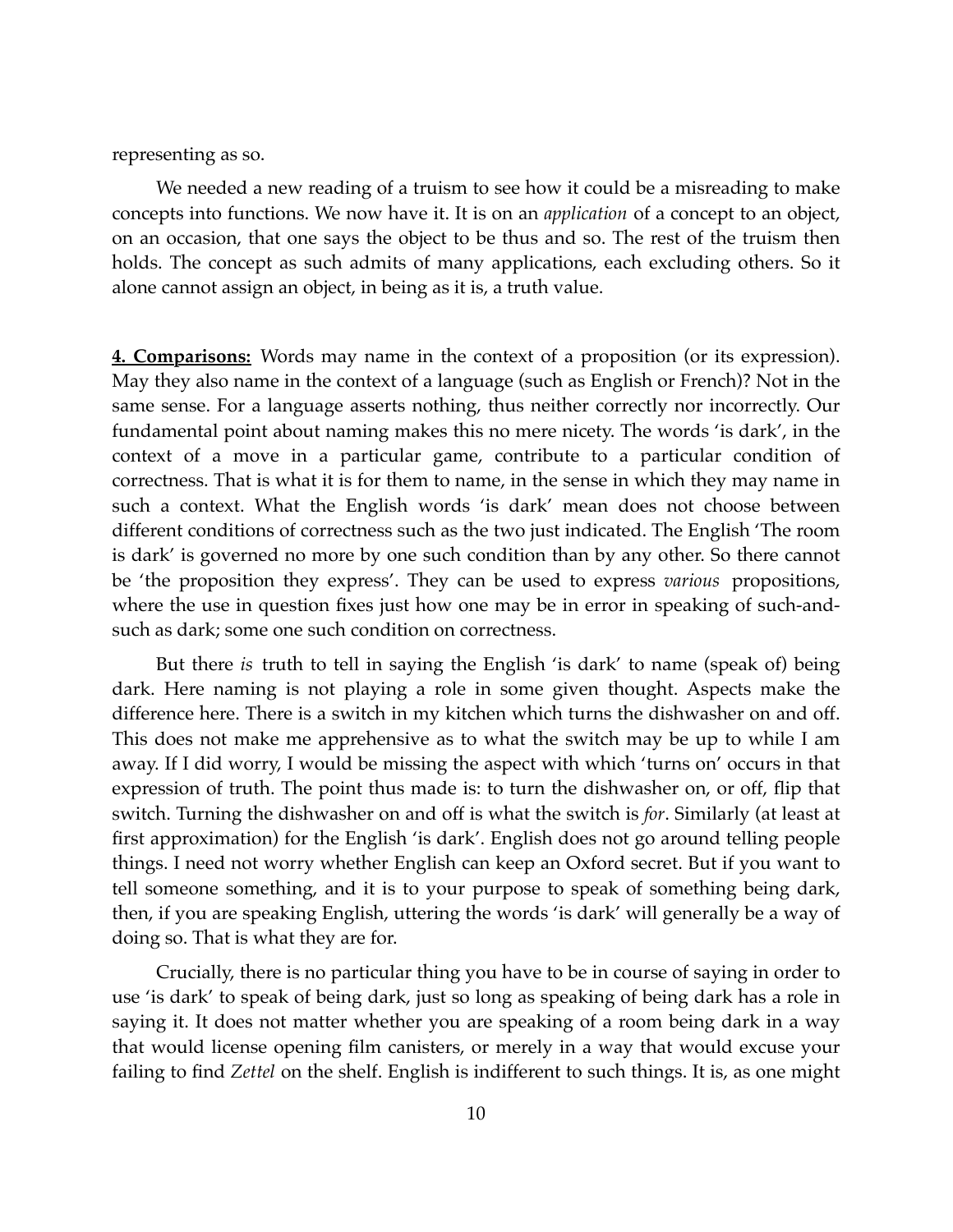say, plastic. Which is why it is so useful. To put things (so far) picturesquely, we might say: the words 'is dark' would speak of what they do in English, in any move in any language game, provided only that, in that move, they speak of (name) being dark.

What language games *are* played in some speaking 'The room is dark' (in speaking English)? The notion *playing a language game in speaking English* is not yet defined. It is (normally) not as if, where I say, 'The room is dark', we have agreed to speak according to such-and-such rules. Nor does *English* provide the rules of some game for us then to play. But we can think of playing a game in another way. If, in given circumstances, I say of a given room, 'The room is dark', the rules of a game with that rule may be such that I would thus have spoken truly only if I would have moved correctly by those rules. Such rules identify some of what it would be for things to be as I said. We might speak of that move, so that game, as modelling my words.

In the game, if 'The room is dark' is said correctly, another player may remove film. A parallel condition can govern what someone said: things *are* as he said only if removing film (for developing) can be the thing to do, insofar as this turns on the present darkness of the room. (That there is no other way the film will be spoiled need not be in *this* bargain.) Such may be a condition on the correctness of what one says in calling the room dark. It contributes to *an* understanding of what it would be for the room to be as thus said. When I call the room dark, I may be said, in this sense, to be playing any game which thus captures some of what it would be for things to be as I thus say. By that measure, I might correctly be said to be playing indefinitely many different games.

Where I speak of the room being dark, I must do so on *some* understanding of it so being. The language games I thus play, on our current understanding of playing one, may make explicit some of what that understanding is. Their elimination rules show some of how things would be if as I said: what is licensed or demanded by them is what one can, or must, do so far as that turns on things being as said. Their introduction rules must then be what these elimination rules require. If I said things to be thus and so, things *would* be that way, on the understanding on which I said so just where *those* introduction rules permitted saying so.

Where I speak of a room as dark, there are things you may expect if I am right, among which ways you may, on the occasion, expect this to bear on the things for you to do. Licensing such expectations is a way of exposing oneself to risk of error. An identifiable such exposure may be a common element in a range of cases of thinkers taking things to be as they do. It may thus identify something to be thought or said—a proposition. For a given way *for* things to be—thus and so—there are many such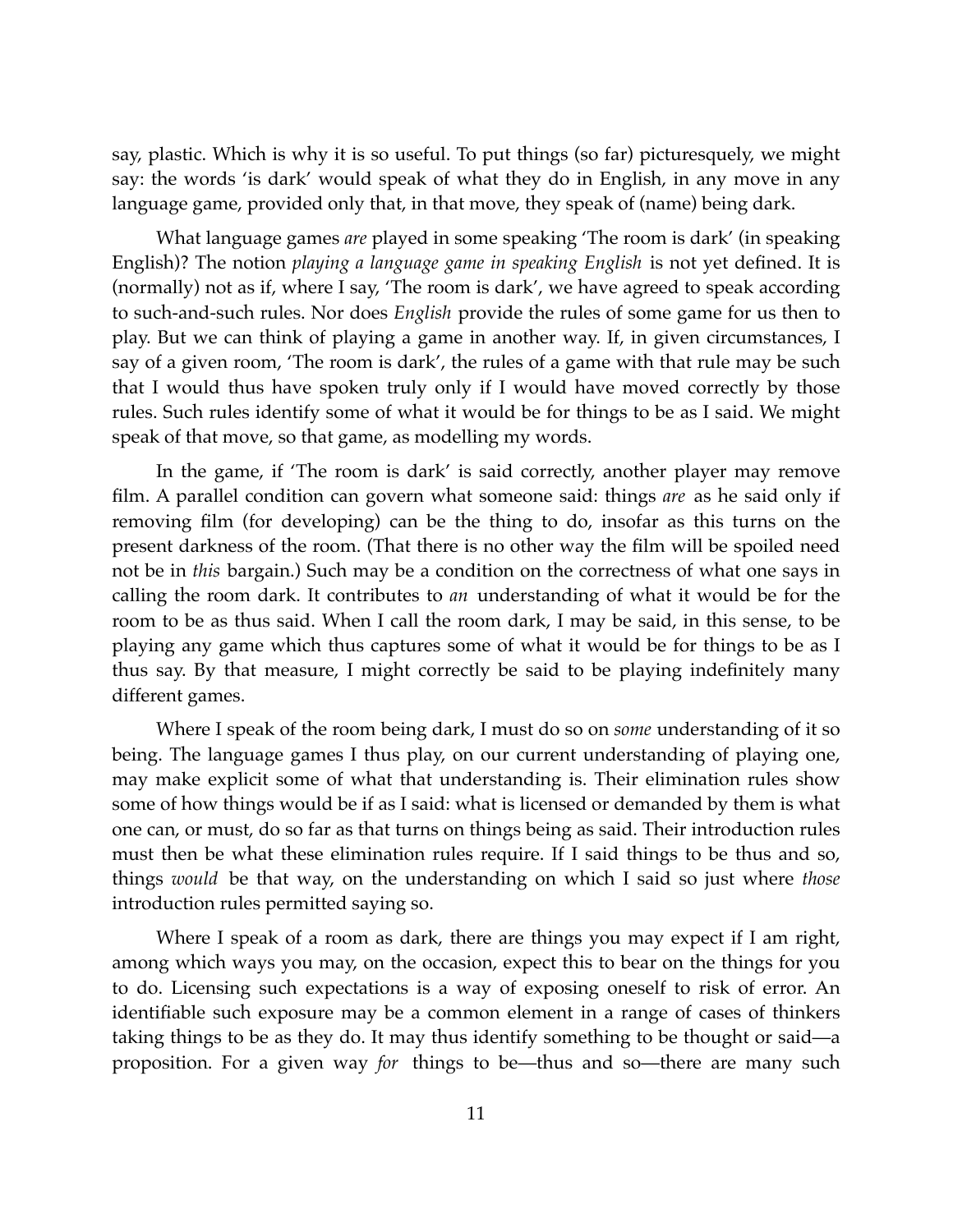exposures to risk one may incur in taking things to be that way, so many propositions. There are many ways of exposing oneself in taking a room to be dark.

Supposing this point to hold for *any* things words might name (in speaking of sublunary affairs), and a concept to be what one names in speaking of a determinate way for things to be, a concept cannot be a function from objects to truth values. The fact of having named one cannot by itself fix when what one thus said of something would be true of it. Logic is so built that, when it speaks to particular thoughts, it requires treating what plays the role of a concept (on an analysis of a thought) to be such a function. Which means that when we apply logic, that to which we do so must be, for our purpose, viewable in those terms. So far as matters to an application, it may be as if 'is red', as such, has some definite extension. Concepts are sometimes treatable as functions. That is another way an identification may be understood. Which suggests, perhaps, another way of reading Frege.

There are as many games to play in calling a room dark as there are things one *might* understand by a room being dark. Who is 'one' here? When I speak, there are those my words are *for;* for whom they *should* be usable as they ought to be. I cannot speak to people on understandings of being dark they cannot grasp, or could not recognize as understandings of *being dark*. On the other hand, for anything those my words are for *would* sometimes understand being dark to be, I can sometimes speak of being dark on that understanding of it. This remark fits together with another. We sometimes recognize someone as having spoken of a room as dark, while also recognizing certain things as to when things would be as he said. We are constrained here by the limits of *our* ability to understand being dark in different ways. Those limits are also the limits of our ability to take an audience as having taken *being dark* to be what was spoken of. Our limits here, and those of those for whom I speak, are fixed by an entirely parochial sense for when it would be being dark that was in question. To call such a sense parochial is to say that sharing it is not part of being a thinker as such. A being would not fail to be a thinker merely in lacking it. The sense in question is part of *our* equipment for engaging with the world; for all of which, what it helps pull off is *engagement* with the *world*.

Where I did say 'The room is dark', what standard of correctness governed it? Only the parochial can answer this. I tell you the room is dark. You pry the lid from the canister. The light on the smoke detector blinks. No one will ever see that judge's peccadilloes. Did I speak on an understanding of being dark on which the room was that? *Is* there such an understanding? If I spoke understandably, there are those equipped to understand me. There are things such fellows would be prepared to recognize—say, that there is an understanding on which the room was dark, and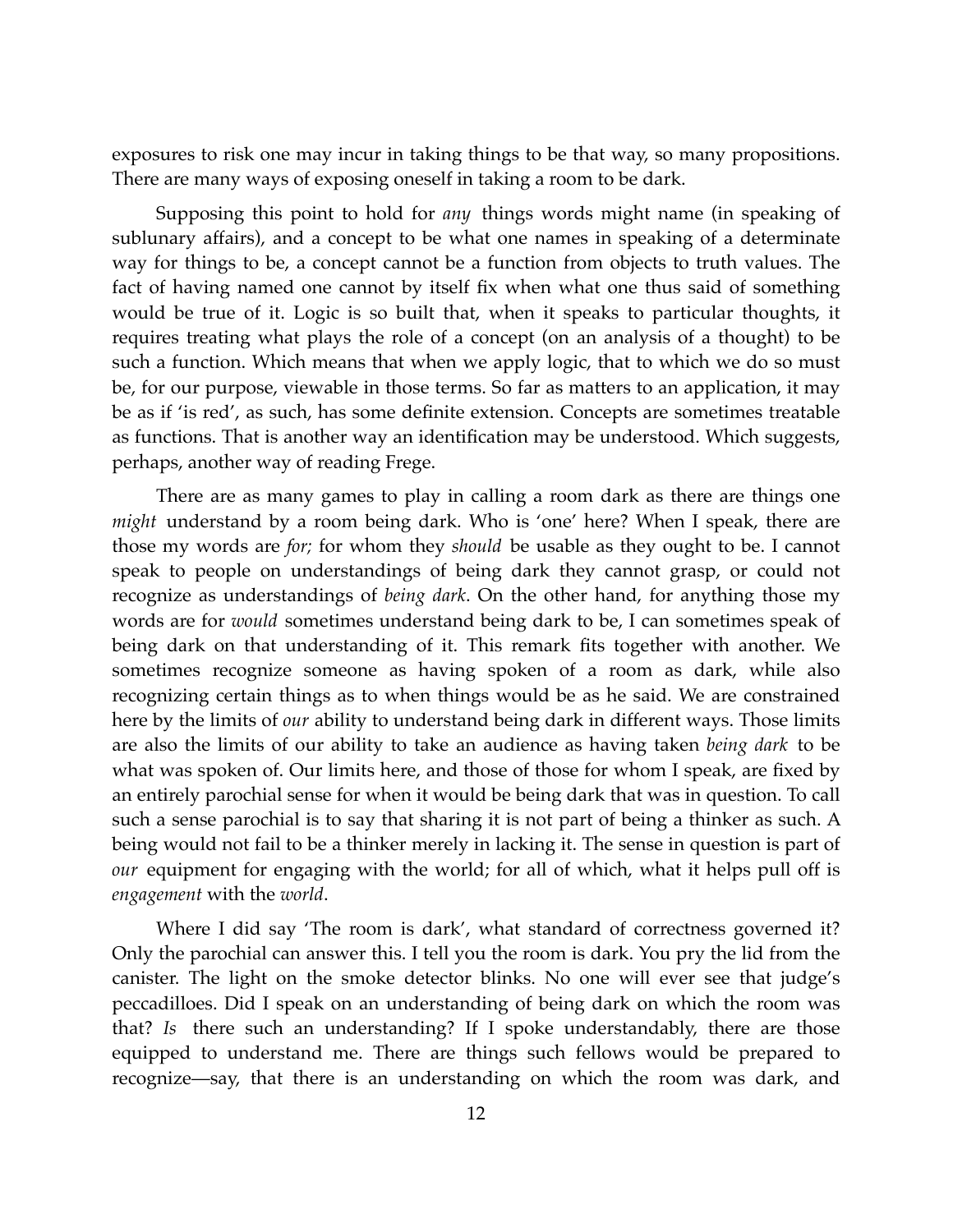another on which it was not; that, circumstances what they were, I ought to have been taken, or one had a right to take me, to be speaking in the second way. In which case, things were not as I said.

There need not always be such outcomes. Those for whom I speak need not always see such things in one way rather than another. But sometimes there are. I call the room dark. The canister is opened. The tabloids have their field day. *Is* there an understanding of being dark on which, for all that, the room was not dark? That may be hard to say. But should I be so understood that things being as they were is things being as I said? About that there may be no doubt.

We have arrived at the new picture of what representing is. What I said to be so in representing things as some given way is what it ought to be given how one ought to expect to be able (or need) to act on what I said as the introduction rules of a *good* game with a *point* are what they ought to be given the elimination rules they mesh with. Questions as to what it is I said—where I spoke of things being thus and so, on what understanding of their so being I in fact spoke—are thus answered by our common parochial sense for what ought to be expected of my speaking as I did in the circumstances in which I did—in the artificial terms here used to make the point, by our parochial sense for the games I was, or would be, playing in speaking as I did, on our present notion of what it would be for me to be playing a language game in speaking, say, English.

**5. Truth:** A further contrast with Frege's view may help focus the new picture. Frege's conception of a truth bearer (1918) starts from this question:

> Is a picture as bare visible, tangible, thing really true? And a stone, or leaf, not true? (1918, p. 59)

The answer is, clearly, no. A picture, so conceived, might represent anything, or nothing, as so. So far, as Frege sees it, there is no intelligible question as to whether what it represented as so is so. There is no 'what it represented as so'. And (a critical assumption), one cannot ask whether words represented as so what is so except by asking of that which they represent as so (that such-and-such) whether *that* is so.

Suppose a painting does represent something as so—something, say, as to how the cathedral at Rouen looks. No question of truth arises, the idea is, until it is fixed just *how*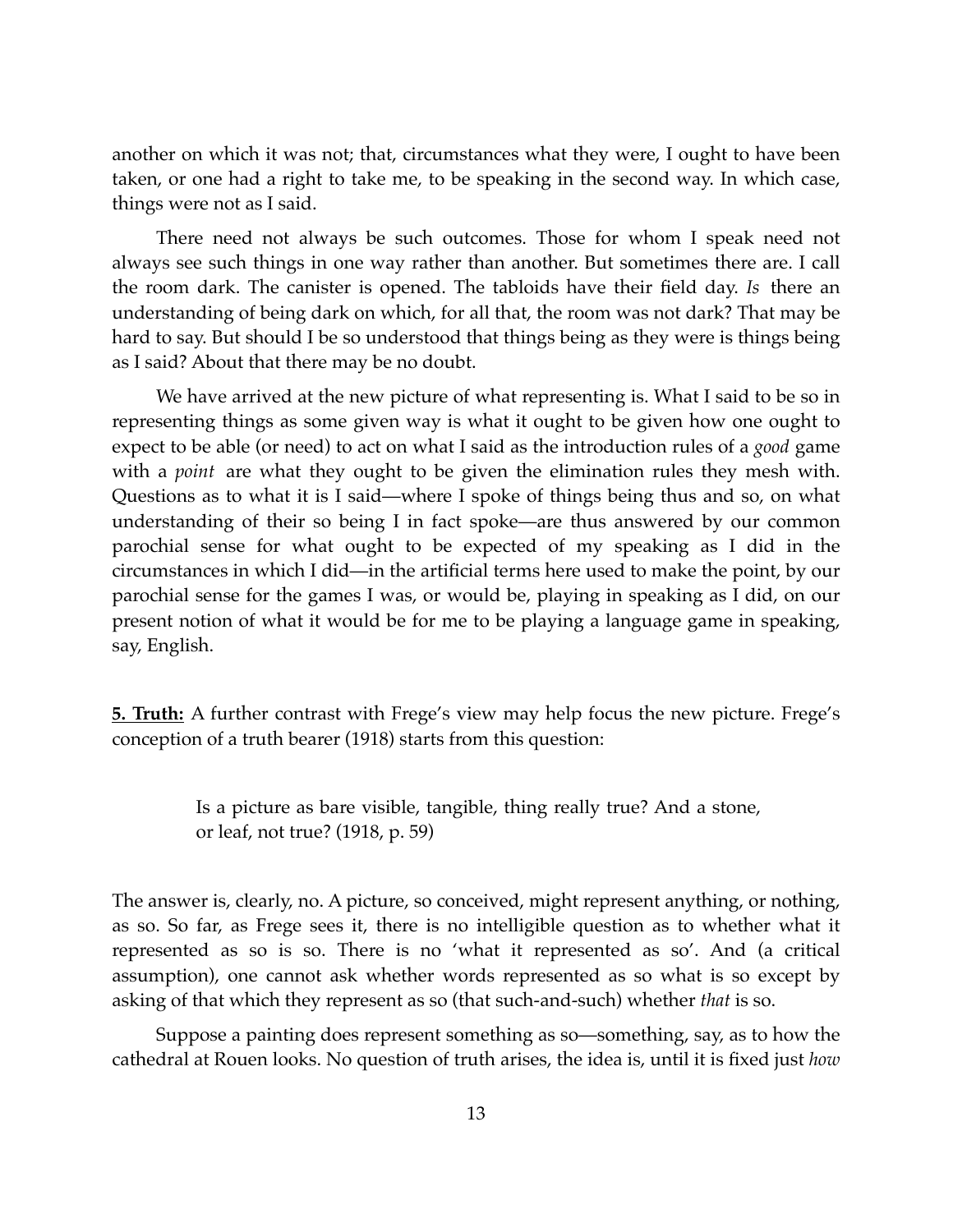the cathedral is thus supposed to look. Only with that fixed can we ask whether the cathedral is as represented. Suppose the painting is a Monet. In its image of a wall is a patch of blue paint. Does this represent it as so that the cathedral has a partly blue wall? Or that the wall was in shadow at the time it was painted? Monet's ways aside, there is no saying. If not, the idea is, no (determinate) question of truth has arisen.

A question of truth thus arises for Frege only where there is no unanswered one of this form: 'Is the representation to be taken as representing *this* as so, or rather *that*?' For what raises a question of truth, there is no such open question as to what is so according to it; when things would be as it represents them. Frege thinks that beginning with visible, tangible representations we can arrive at non-visible, non-tangible, representations which meet this condition—and that any representation which did so *would* be neither visible nor tangible.

This conviction is another version of the idea from which I have already signalled Wittgenstein as departing: the idea that a concept is a function from objects to truthvalues. Suppose there is an identifiable way for things to be such that if things were represented as that way, there can be no further open question as to whether they were thus represented as *this* way, or rather *that*. Such a way for things to be would admit no understandings. The zero-place concept of it would thus map *things* being as they are into a truth value. Where naming a (non-zero place) concept is a contribution to representing things as this way, the concept named could only behave as a function from objects to truth values would. What raises such a question of truth is a representation on a different understanding of that term: something *to* represent as so. Such a thing (as Frege argues) is neither visible nor tangible.

That the parochial decides *which* way words represented things is, for Frege, an anodyne idea. Whether 'is dark' then named one concept or another may all depend on us. But, on this conception, there is *no* role for the parochial once a question of truth has been raised. From the question when someone should be counted as having spoken truth—as having said no more than what is so—we have separated out a question which does not refer to him, or his utterance, at all: for a given thing that might be said, when *that* thing would be true. On the Fregean idea, such a thing—something *to represent* as so—is not susceptible to understandings, as mere visible, tangible representers—words, pictures, etc.—are. It *is* an understanding for such things to bear. So there is no role for the parochial, or anything else, in choosing between understandings of *it*.

A language game provides a different story. We can now abandon the idea that there are ways for things to be which brook no competing understandings; and the idea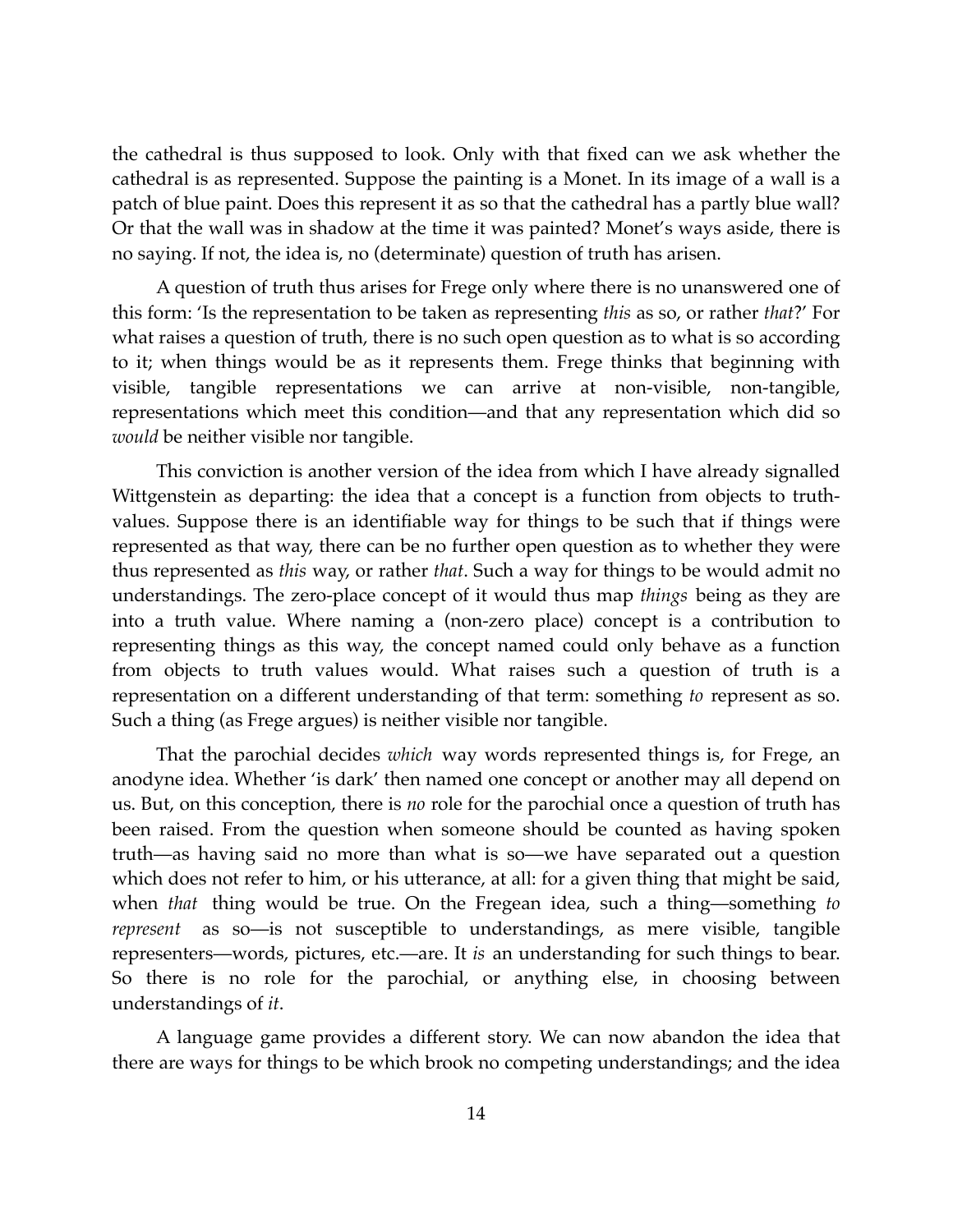that the only questions of truth are whether things are one or another of these ways. For any way for things to be, there may always be questions as to how one may expect to act on that, admitting of different, and competing answers on different occasions for considering a question how to act. On the other hand, on the new picture, words are true if one can do all they license, must do all they require if correct. How things are according to the words is then fixed by those standards for their introduction which such standards for their elimination impart.

If a painting represents part of a cathedral wall as blue, there is this question: Might it be true to represent the wall like that? The question *may* have a clear answer. Or, again, not. There are all sorts of things it *could* be for a wall to be blue there; all sorts of understandings of it so being. Would a crude *graffito* count? For each such thing, there are the language games in which it is what would so count. That there are such further understandings of being blue *need* not matter to truth in the case at hand (given the way the wall in fact is), though it might. As to whether the painting is subject to any such further standards of correctness—whether it is the playing of any such further games—this is a matter for the parochial to rule on, just as it does where Frege concedes it room to operate.

My calling the room dark raises a question of truth: *Is* it dark on the understanding on which I spoke of that? This question still leaves room for the parochial to work. There are things to be decided as to the understanding of that on which I did so speak. Now, the idea is, say what you like as to what that understanding is, and there is still the same sort of room for the parochial to work. There is always room for fresh questions of truth to arise. Find new circumstances of which my words might be true or not, and there are, correspondingly, new language games for me to have been playing or not; games which provide for such circumstances in any of many ways (or none). With that, there is more of the usual work for the parochial to do. The parochial, like rust, never sleeps. On this new picture, as opposed to Frege's, it never cancels out absolutely.

Invisible, intangible truth bearers thus lose the special status Frege accords them. The parochial takes on an ineliminable role in representing as so. Such a view must be seen as a picture of what representing is as such—though it is as yet unclear how it could be that. Which sets an agenda for much of what follows this opening move in the *Investigations*. I now turn to that agenda, and one bit of its execution.

**6. Thinking, Meaning, Understanding:** So far I have discussed the work of the first 27 paragraphs of the *Investigations*. It sets an agenda for much, if not all, of the rest.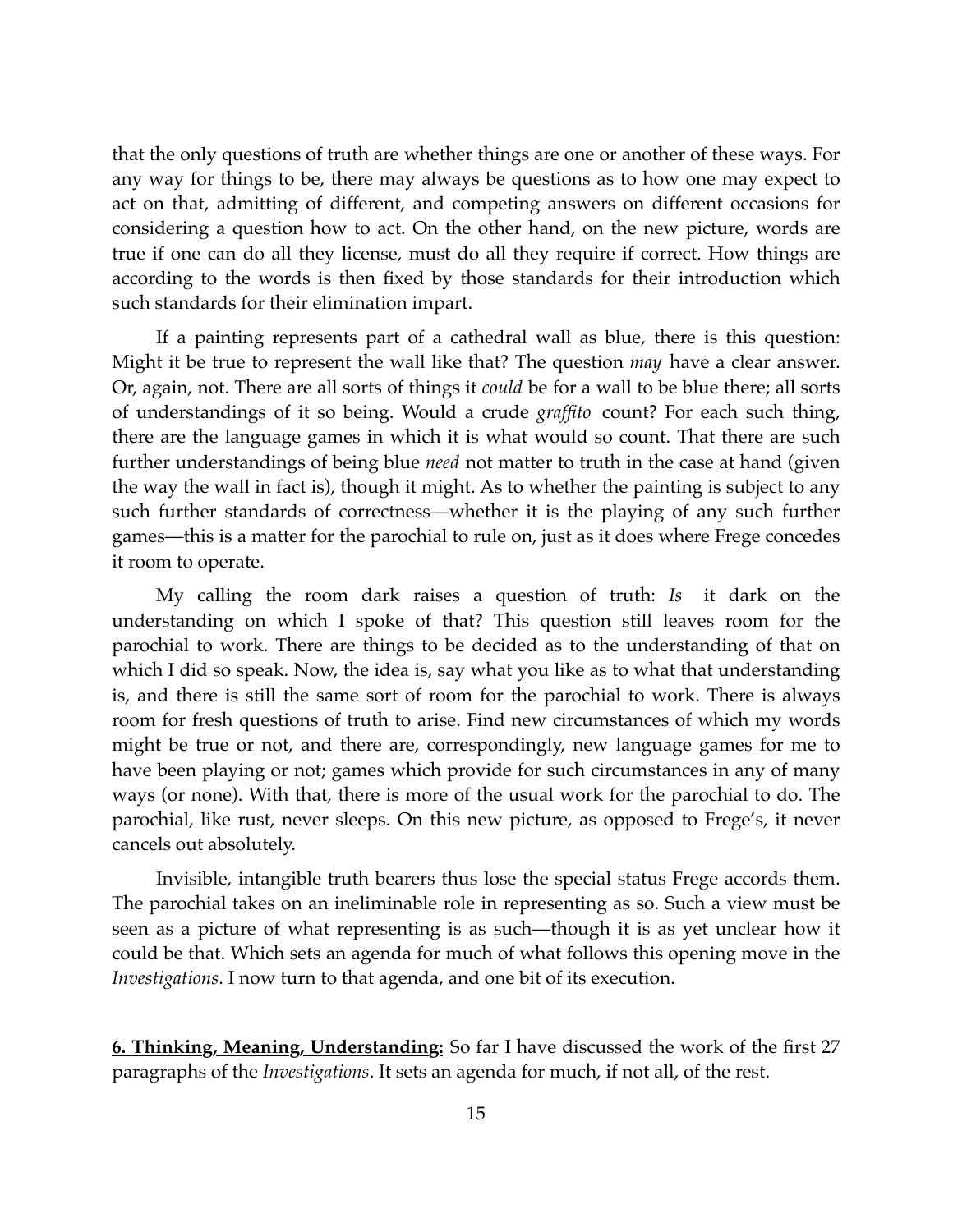, notably for the rule following discussion (§§84-87, §§138-242). Two issues are on that agenda.

One agenda item is to apply the new idea of rerpesentation to a sort not yet in the picture. I have spoken above of what belongs to representation as such. So far we have considered only linguistic representation: representation in, or by, vehicles. I utter some words, or make some signs by waving my hands, or use smoke signals, or whatever, to which one is to react in a certain way. The signs—the physical bearers of this way of being taken—make my representing perceivable, so that you can be aware of being represented to, and then, if things go well, take yourself to be represented to in a certain way. Where there is such a thing as how signs are to be taken, a parochial sensibility *may* decide that. Wittgenstein's point could then just be that there are no bounds on the room for such decision—what Frege suggests there *must* be for there to be questions of truth at all.

But representing with such a physical face to it—with bearers of content—is one case of two. There is representing to, or for, an audience—those who are to take the representing in one way or another. Then there is representing things to oneself as so. One *can* be the sole intended audience for representing of the first type: I leave myself a note (which, on finding, I *may* disbelieve). But there is a case where it is not that. Representing something as so may just be taking (holding) a certain view. I will call that *autorepresentation*. For me to think that my keys are in my pocket is, *per se*, for me to represent the world to myself as a certain way. For me to represent the world to myself as a certain way is for me to *stand* towards it in a certain way—in a certain posture. To write a note would not be so to stand. Representational vehicles have no clear role in my so standing (though some have postulated them by way of supposed empirical hypothesis). Nor, in any clear sense, is my representing something to myself as so something that is to be *taken* in one or another way, so that a parochial sensibility might decide how.

Where there is something which is to be taken in a certain way, there is a role for the parochial to have: determining *what* way. Autorepresentation seems to involve no such thing. So it is as yet unclear what role the parochial could have there; so how the new picture applies. The first agenda item is to see how it might.

The second is to see what calls for the new picture. This, I will argue, is the task of the rule following discussions (§§84-87 and §§138-242). This section treats the first item, the next section the second. As a preliminary, though, I now summarize that first discussion. §§84-87 discusses how the explanations we give one another can *explain*—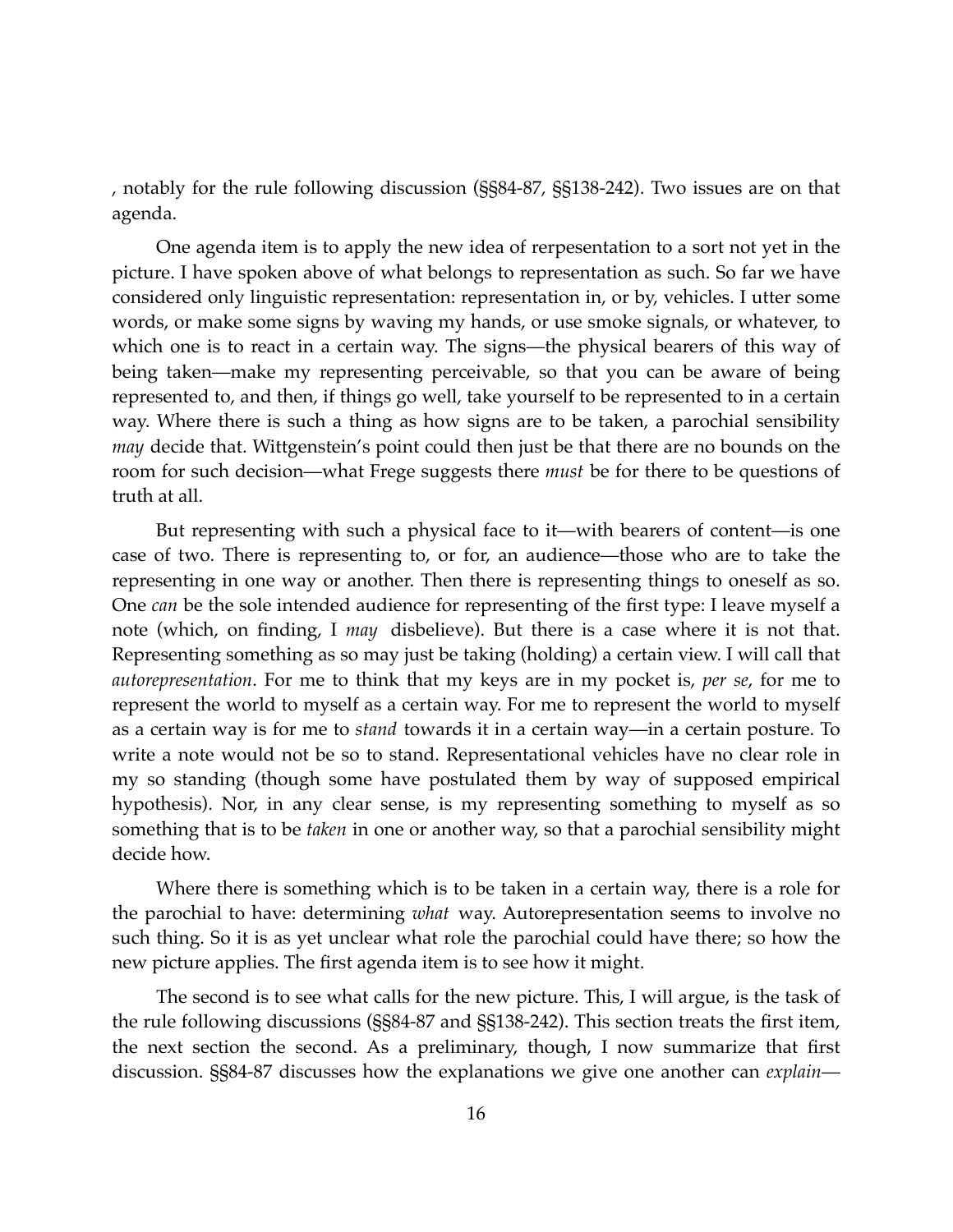can say no less than what to do, or how things are. I tell you, 'To find the post office turn right at the second street', or, if that does not suffice, 'That alleyway is not a street.' I may thus tell you no less than what route to follow. The instruction, 'Turn right at the second street *admits of* competing understandings, as does every other. For all of which my giving of it need not. My explanations, the things I say, are *for* thinkers of the sort we are, or those I give (say) them to. Such thinkers *would* take them in a certain way. Such is part of being the sort they are. What explanations which are for such thinkers in fact say is what they would thus be taken to. Their content is formed by the sort of thinker they are for; thus by what is peculiar to thinkers of a certain sort—by what is *parochial*. "The sign-post is in order—if it meets its aims in normal circumstances" (§87). It is aimed at a certain sort of thinker. Its content is what its aims and their fulfilment make it. I will apply this idea to the first agenda item.

How, then, does the new picture apply to autorepresentation? I will focus on one case of it: someone meaning his words in a certain way—so as to say such-and-such. Here meaning is what *someone* does, not what what 'vrijgezel' does in meaning *bachelor.* It is non-factive, so unlike Pia's frown meaning Sid is driving. I *meant* to post the letter. I meant to say 'begleiten', not 'beledigen'. It aims at something, with all the usual accompaniments of that. If I mean to say  $X$  to be so, and for  $X$  to be so just is for  $Y$  to be so, I need not have meant to say Y to be so. Which need not mean that I can mean to say something where there is no such thing to say. What can one mean the words one speaks to say? One one view, anything one can think. Thus, as Wittgenstein portrays the view (§205),

> "But it is just the queer thing about *intention*, about the mental process, that the existence of a custom, of a technique, is not necessary to it."

The counter idea here can be put: Ignorance is strength. A small child can jump off a tall building and try to fly—if, as may be with a small child, he does not know that he cannot do this. But only if that. I can jump off a tall building and flap my arms. But I cannot thus be trying to fly. For I know I cannot. You cannot try to do what you are fully convinced you cannot do. So I cannot, in the bakery, try to ask for bread by saying, 'Would you like to go for a drink?' At least not in normal circumstances. For, as I know full well, I will *not* have asked for bread in doing that. English does not work that way. I am a competent speaker of English. So I know what I will say (if anything) in the bakery in uttering 'Would you like to go for a drink?' So, contraposing 'Ignorance is strength', I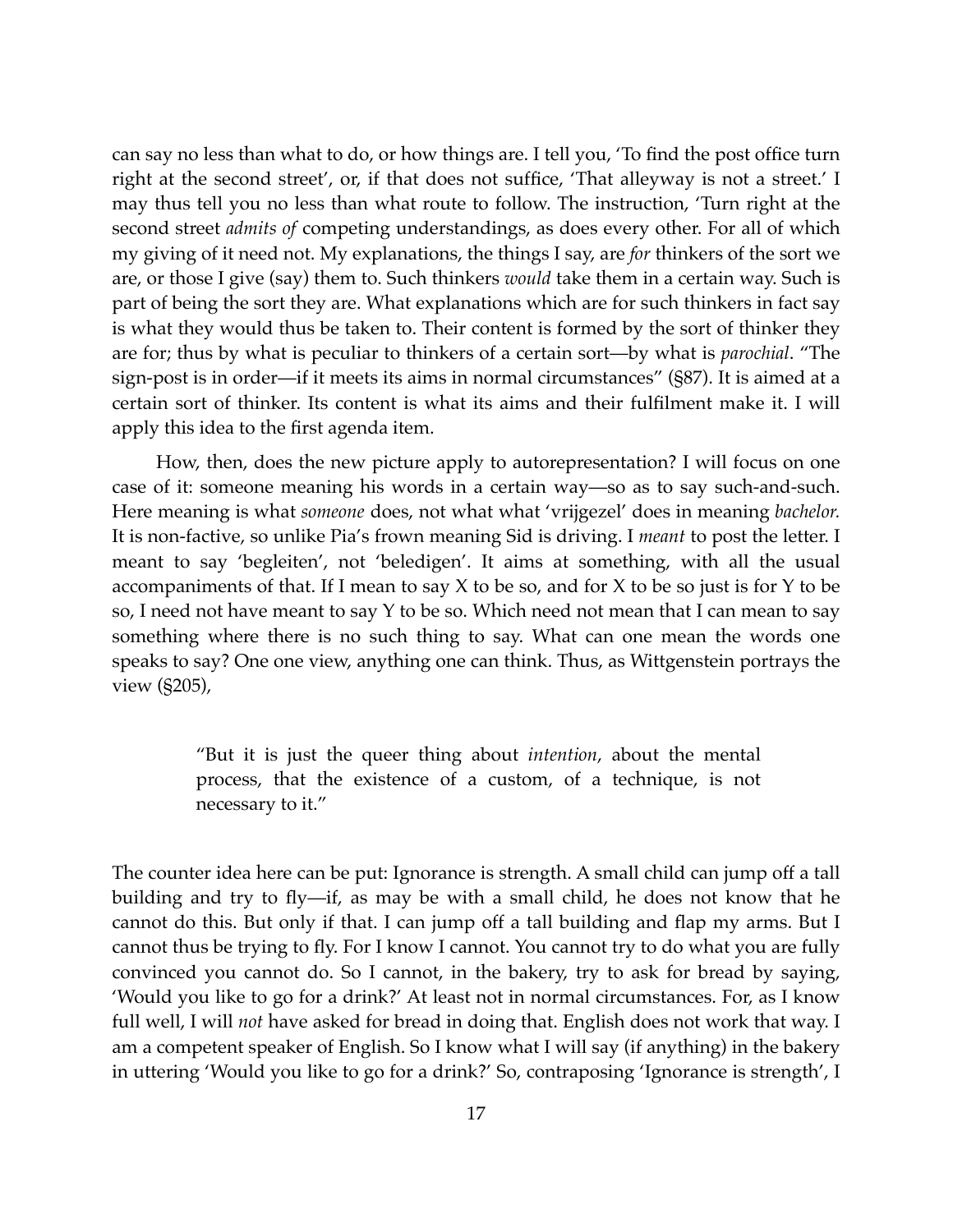cannot try, in so speaking, to ask for bread. So I cannot mean my words to be asking for bread.

Insofar as I am competent—I know what would be said in speaking given words on a given occasion—I can only mean my words to say what they will, in fact, say. If I say 'The room is dark' in circumstances in which that would be taken to mean it is safe to remove film, and I know this is how it would be taken, I cannot, consistent with that, mean my words to say that the room is dark on some other understanding of it so being. The new picture of representation now applies. What would I say, on a given occasion, in saying, 'The room is dark'? Refer to the new picture. Now insofar as I am competent, *that* is what I meant my words to say.

My readers and I are all competent in speaking English, but none of us perfectly so. Even where competent enough, we do not always see what we will say in uttering given words on a given occasion. We may always fail to appreciate fully the circumstances in which we speak. I may, say, misuse the word 'careen' because I do not know, or properly grasp, its nautical origins. Or I may misuse it in a particular situation because though I do know those origins, my audience does not, so that I am aiming for a metaphor unrealizable under the circumstances. A boat tilting from side to side in high seas may be said to be careening (on what is now, anyway, one recognized use). I might think of a truck heaped high, creeping from the dust bowl towards California, as like such a ship. So I speak of it as careening down the road. The metaphor falls flat. I do not say what I mean to. Equally, I might threaten someone, 'I'll careen you', and not succeed in saying what I mean to say—that I will keelhaul him—because that meaning of 'careen' is currently unknown.

There is that much room for divergence between what I mean my words to say and what they do say. None of which spoils the core in the idea that ignorance is strength. I thought 'careen' meant *keelhaul*. In the context I used it, it did not. But we know what it would be (roughly) for a word to mean *keelhaul*. The word 'keelhaul' means that, for example. Suppose 'careen' had meant *keelhaul* (in that context). What would I then have said? In the above case, that is what I meant my words to say. Again, the new picture of representation stays in place. Suppose I drag you under my canoe. Would that be keelhauling on the understanding of this on which that is what I would have threatened my audience with?

My perceptions as to what I would say in given words may intelligibly deviate from what is so. They may be, understandably, that I would say such-and-else there is to be said. Then, in choosing my words as I did, *that* is what I meant to say. I was able to suppose I would then speak, in those words, of things being such-and-such way. So I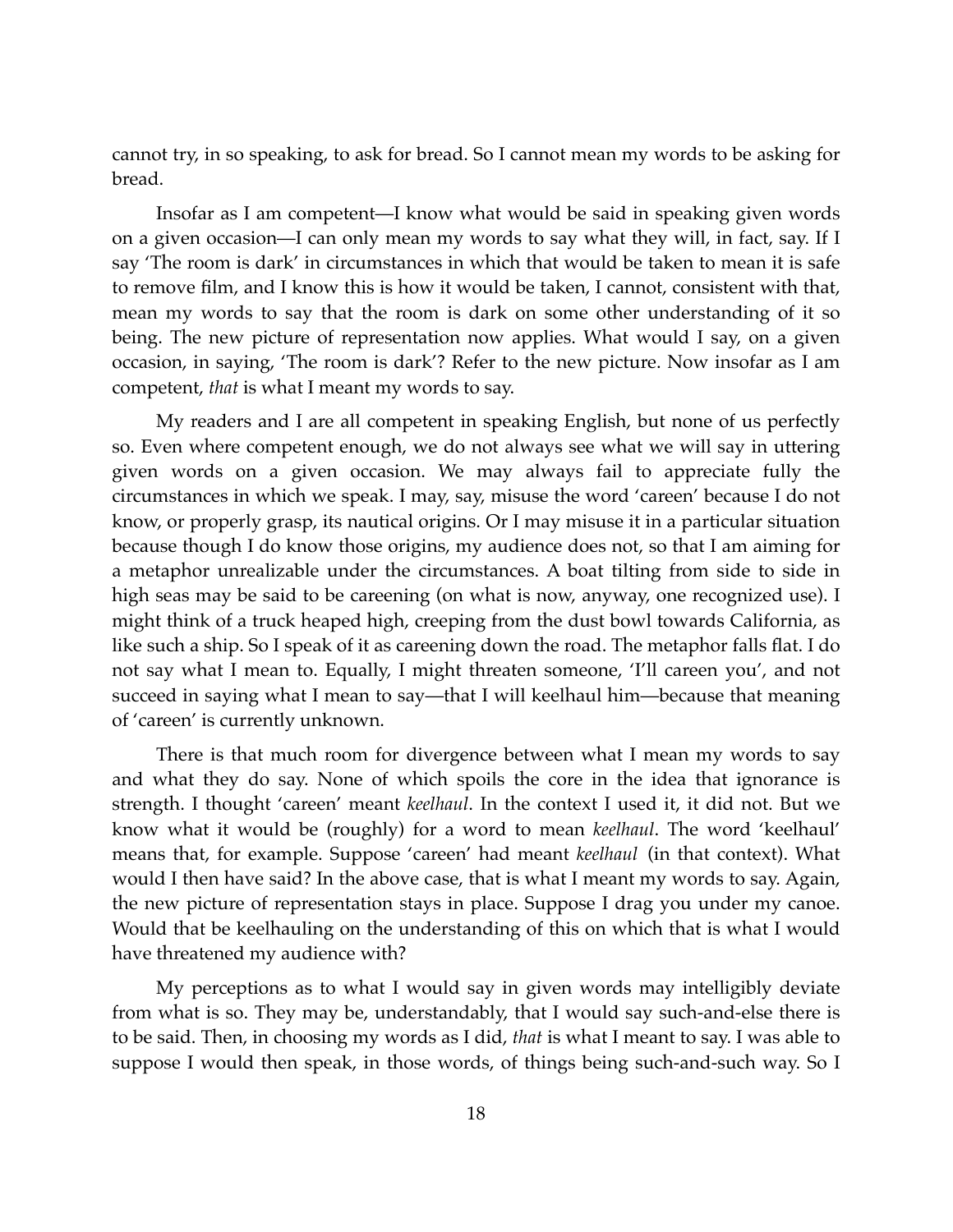meant them to speak of that. I was able to suppose the circumstances to be thus and so. So I meant thus to say what one would in speaking of things as that way in such circumstances. When would things *be* as I thus meant to say they were? Well, what language games would I be playing were my suppositions so? Our new idea of what representation is now takes its grip. How I meant things were now falls within the scope of the parochial.

Here, then, one illustration of how the new picture can be a picture of autorepresentation. Details differ from case to case. There is a further point. In saying Sid to think the room is dark, one might say him to think any of various things, depending on what, for purposes of so saying, one is to understand by a room being dark. But not: What Sid thinks in thinking the room dark (where he so thinks) depends on what one understands by a room being dark. (Nor even, I think, on what *he* understands by this.) Rather, in thinking the room dark, Sid thinks something *so*. What can be *thought* so is what, *ceteris paribus*, either *is* so or not. Which it is can then only depend on how things are. Equally, then, for whether things are as he thus thinks. So equally again for what he thus thinks. There is (roughly) no room here for whether things are as Sid thinks to depend on what one understands by a room being dark; equally little for *what* he thus thinks to so depend.

So far *what* Sid thinks seems to follow the pattern of a Fregean truth-bearer. Such a truth-bearer represents things as such-and-such way, where there are just *no* competing understandings of something being that way; so whether something is that way *cannot* depend on what you understand by something so being. Similarly, what Sid thinks in thinking what he does here is that things are a certain way; whether things are as he thus thinks cannot, it seems depend on what one understandings by things being suchand-such way, for *any* substitution for that 'such-and-such'. The phenomenon of thinking so *seems* to take this shape. Such may be one important source of the idea of a Fregean truth-bearer. But how *can* there be objects of thinking so—thoughts, or propositions—which thus admit of no competing understandings? We need to understand the terms of the line of thought, above, which can seem to suggest so.

Wittgenstein explores this topic in §§429-465. The key idea here is:

'An order orders its own execution.' So it knows its execution before it is there?—But that was a grammatical proposition, and it says: If the order runs 'Do such-and-such' then carrying out the order is called 'doing such-and-such'. (§458)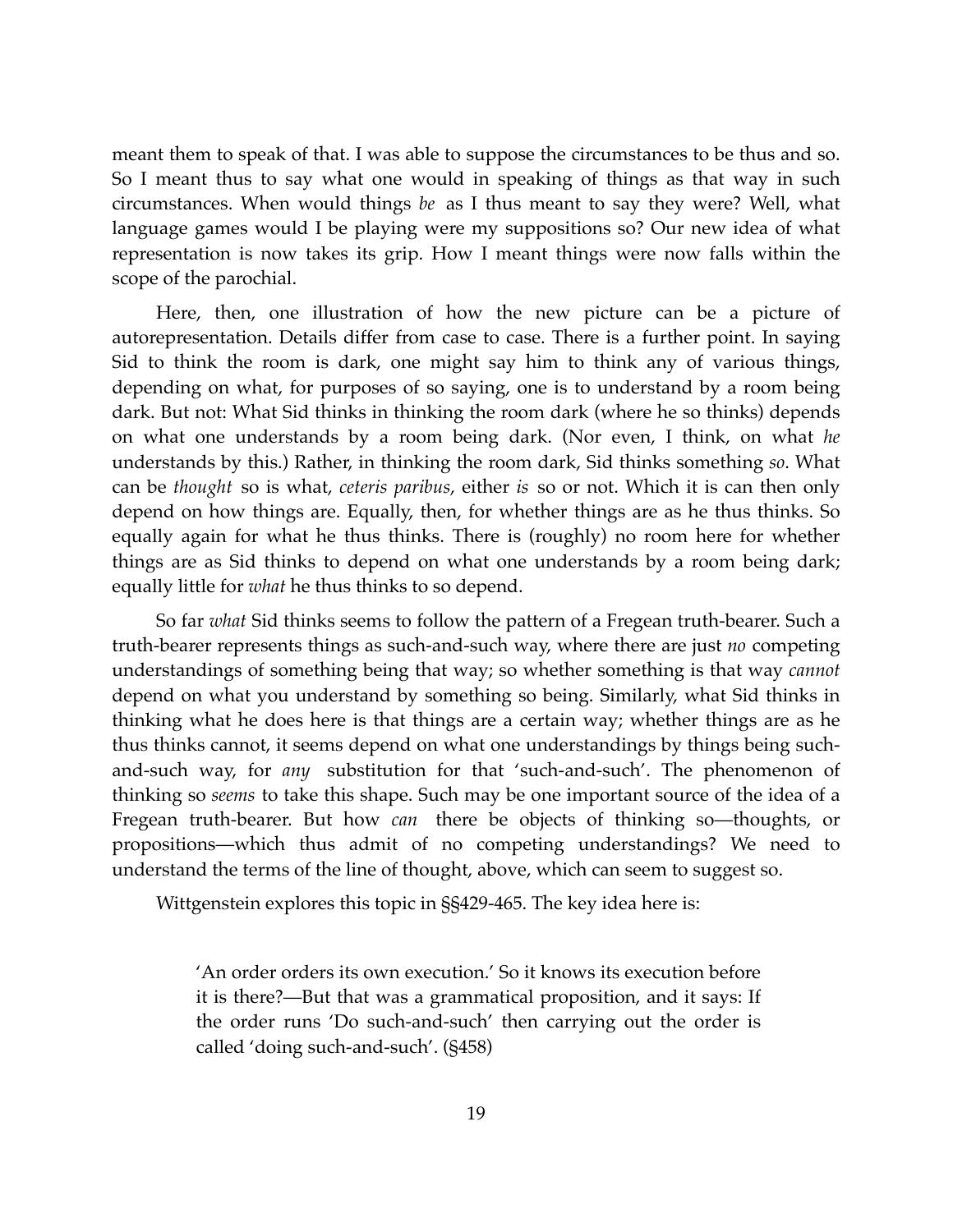'If you said that Sid grunts, what you thus said would be true iff Sid grunts.' Whether this states truth depends on what one understands saying that Sid grunts to be. But if we understand this antecedent as speaking of your having said such-and-such to be so, where that *is* (presumably) something so or not—if, that is, we understand it as we did Sid's thinking something so, above—then the remark is a truism, unfolding part (though not all) of the concept of truth; a grammatical proposition in Wittgenstein's sense. But why? In the consequent, the words 'Sid grunts' speak of Sid being a way he (presumably) is or not. To do that, they must bear some particular understanding of being a grunter. If *I* made this remark, then I spoke, in that part of it, of Sid being a grunter, on some particular understanding of him so being. In the antecedent I speak of you speaking of Sid being a grunter. Again, if I thus speak of you saying things to be thus and so, then I *thus* speak of Sid being a grunter on some particular understanding of him so being. And now a grammatical point: it must be the same understanding both times, which guarantees the truth of the whole. Which is to say nothing as to just what understanding this might be. So far we have learned nothing as to just when you would be right.

Suppose now that I say 'If Sid thinks the room is dark, what he thinks is so just in case the room is dark.' If, in the antecedent, I speak of Sid thinking things to be thus and so, then all the above remarks apply. In the consequent I use the words 'the room is dark' to speak of a room as dark on some particular understanding of its so being. In the antecedent I do the same. In the consequent I do it to say how things must be for Sid to be right. In the antecedent I do it to say what it is he will be right or wrong about. Again, necessarily, one understanding of a room being dark is in force throughout. Again we so far know nothing as to what it is Sid thinks.

'In thinking the room dark, Sid thinks something so; which *is* so, or not, independent of what you understand by a room being dark, or by things being any other given way.' That is so in just the way it is so that if I *say* the room to be dark, I thus *say* something so; which *is* so, or not, independent of what you understand by a room being dark. So things are as I said, or not, independent of any such understanding, just as things are as Sid thus thought independent of this. Neither truism suggests Fregean truth-bearers. Rather, the parochial retains the role assigned it, on our new idea of representing, equally, in the one case, in making determinate *what* it is I said, and when things would *be* as thus said, and, in the other, what it is Sid thinks, and when things would be as thought. That role once played, there is no need for playing it anew in fixing those understanding which, as we saw above, are not there to be fixed. (But if Sid thinks the room dark, could it not turn out that whether he thus thinks *correctly* depends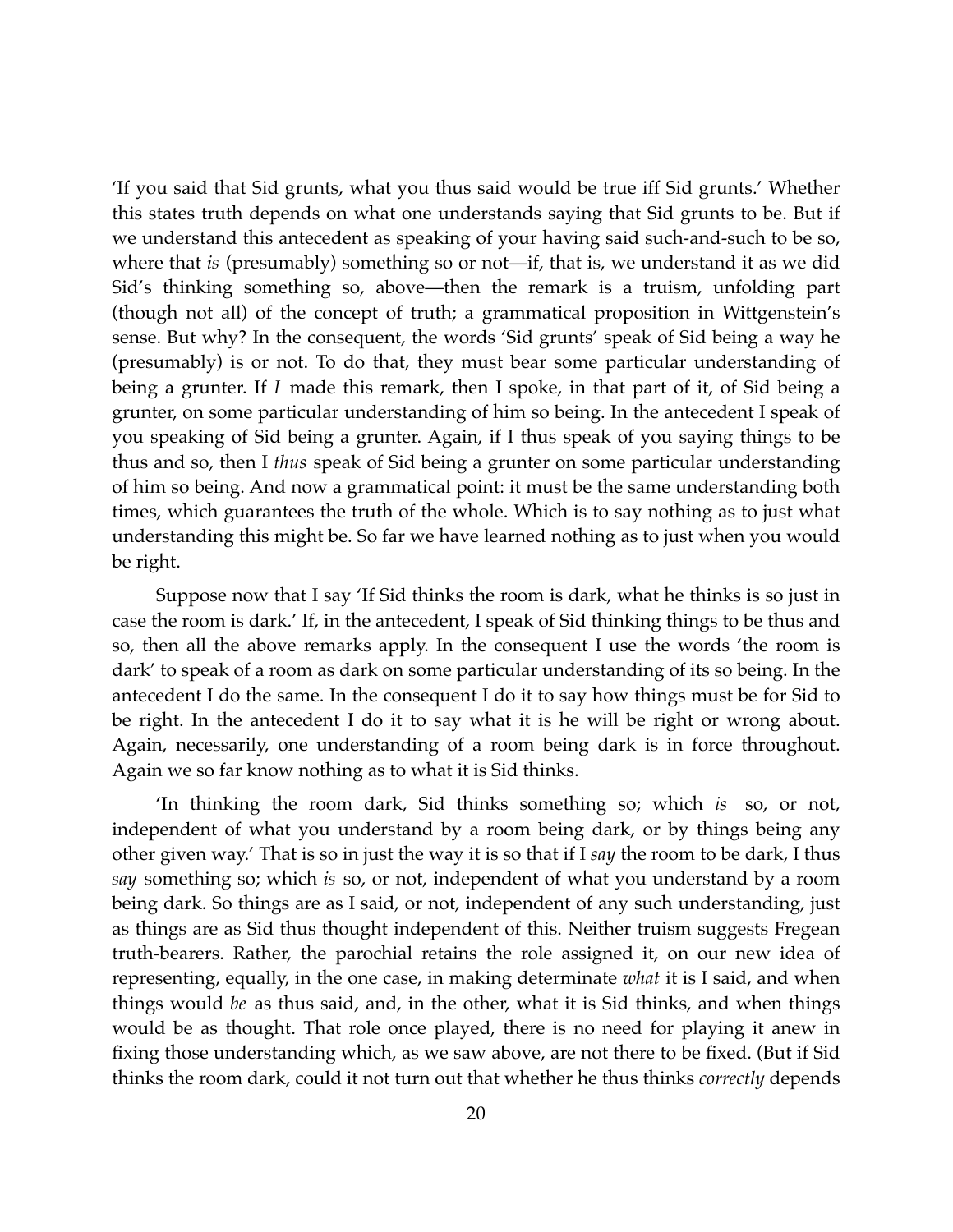on what you understand by *being* correct in so thinking? Of course.)

**7. Particular and General:** For Frege there is something on which the parochial *must* be silent: *when* (in what particular cases) things would be thus and so. A way for things to be speaks for itself in all such matters. If such speaking is meant to silence the parochial, then for Wittgenstein the idea is incoherent. Here is the key point:

> We say "The order orders *this*—" and do it; but also "The order orders this: I am to … ." We translate it at one time into a proposition, at another into a demonstration, and at another into action." (§459)

Such translation—from something to be done to a case of doing it, from things being such-and-such way to a case of their so being—is blocked where the parochial is so silenced—for reasons Frege himself identifies. The rule following discussion points this out. Wittgenstein is here most deeply Fregean.

There is, Frege notes, something intrinsically general about a thought:

A thought always contains something reaching out beyond the particular case so that this is presented to us as falling under something general. (Frege 1906? (1979): 175)

Reaching beyond the particular case: a thought true of things as they are might still have been true without things being *just* as they are (in every respect). Nor need things have been just as they are in order for there to have been such a thought at all. If it is true that my cup is empty, it might still have been had it just been drained of different tea. Were it undrained, there would still be the thought that it is empty.

The generality of thoughts is found in a notion of a way for things to be. Being empty is a way for a cup to be. Being fuller than is a way for an ordered pair of cups to be. My cup being empty is a way for *things* to be. My cup being as it is may *be* (or not) its being empty. As I will say, it may *instance* this (or not). Not everything about my cup matters to it, as it is, instancing being empty (whereas everything about it matters to its being as it is). What being empty is fixes what does matter and how; what is demanded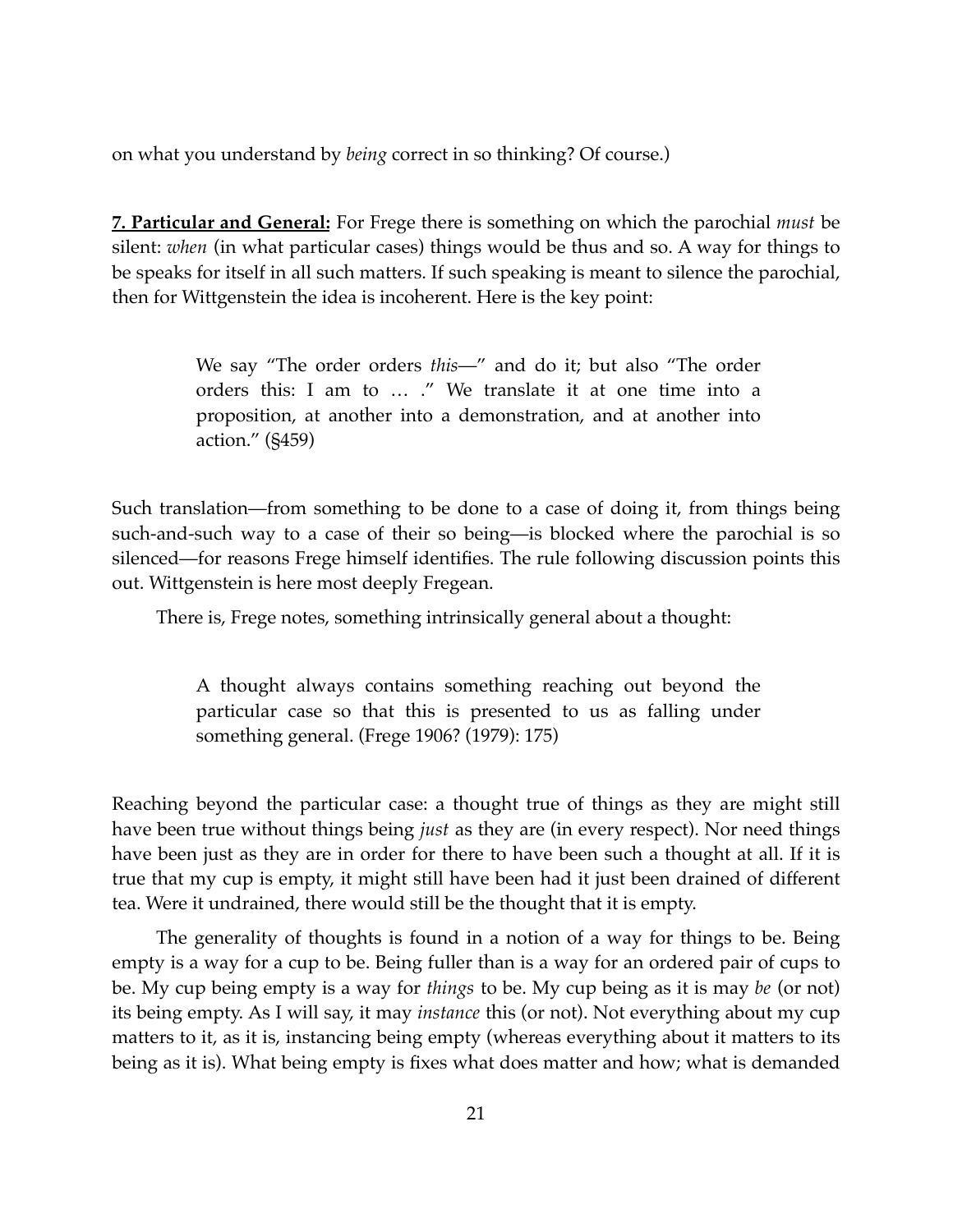for qualifying as an instance. There is an indefinitely extensible range of cases of what would instance being empty; equally, a range of different ways of being (doing) what a thing thus must.

That my cup is now empty is not a way for things to be. It is the circumstance of things so being. In things being as they are, they are so. There is indefinite variety in the way things could be while so being (that my cup is empty). There is, again, a range of cases. So the generality of a way for things to be (as I will say, of the conceptual) is the generality of thoughts, equally, of that which is so according to them.

'A satisfies (falls under) the concept W' is here just a variant for 'A's being as it is is its being W.' A concept is, intrinsically, of being thus and so. A concept may be satisfied by single items, by order pairs, and so on. A zero-place concept is a thought, which is satisfied, or would be, by things being as they are, or were.

There is a class of concepts (the first-order ones) which are satisfied by what is not itself conceptual. The characteristic mark of the non-conceptual (the particular, as I will say) is that there is no *range* of cases of something's being as it is being *it* (much as there is no range of different items, each of which would be Frege on some satisfiable condition).

There is no satisfying the particular. It makes no demands on, so nothing could matter to, so doing. My cup is not a way for things to be. Nothing's being as it is would be its my cup. There is, by contrast, such a thing as being my cup. This *is* a way for things to be. To be sure, the only thing that could be that way is my cup. But my cup may do that chipped, in Dublin, and so forth. There is a range of cases here.

What satisfies a concept? In mathematics, one can say, 'an object'. The number 2 satisfies the concept *smallest prime*. In sublunary affairs this will not do. My cup satisfies the concept *empty*. *Now* it does. It is about to cease. Tea is on the way. It is my cup's being as it is now that is its being empty. *This* is what satisfies concepts. Equally for 0 place concepts. It is things being as they are which is its being so that my cup is empty. There is no range of cases of my cup being as it now is. To be that, a thing would need to be *that cup*, as it *now is*. There is just one case of that. So my cup's being as it is, things being as they are, belong to the particular. My cup is the way it is. But that is not a way for *a* thing to be; only a way for my cup now to be. Terminology should not mislead us into misclassifying my cup's being as it is with the conceptual.

In defending his idea of the invisibility of truth-bearers Frege points to a crucial difference between particular and conceptual. My cup—a particular—is visible. That my cup is empty is not visible on the same understanding of *visible*. For, for my cup to be empty is for things being as they are to belong to a certain range of cases. To see that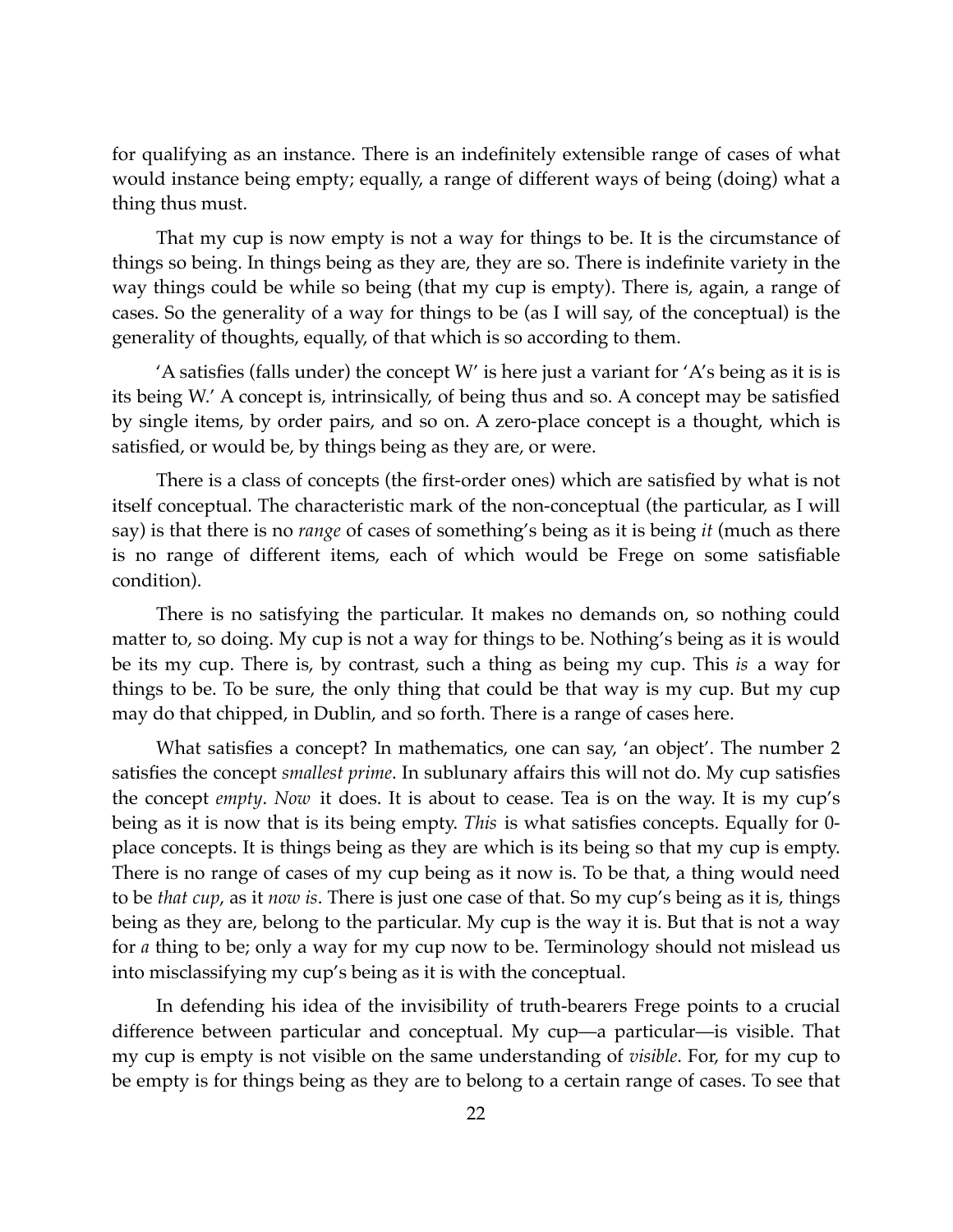it is empty, one must recognize the membership. Neither such membership, nor the range thus joined, are visible things. One cannot *see* that to which precisely what would be cases of a cup being empty belong; nor are those other cases themselves in sight. (See Frege, 1897/1979, pp. 137-138, and 1918, p. 61.)

Frege tells us that the particular's relation to the general in belonging to ranges is the *fundamental* logical relation. In his words,

> The fundamental logical relation is that of an object's falling under a concept: all relations between concepts reduce to it. (Frege 1892-1895/1979, p. 118.)

For a way for things to be, or concept, to bear this relation to given particulars is for a generality to reach all the way to the particular case—Wittgenstein's translation from order to action: I am to do such-and-such; I am to do *this* (doing it). A cup's being empty is a cup being empty; *this* is a cup being empty.

The rule-following discussion concerns this fundamental relation. What is it for this to hold? When would it? What might answer these questions? The relation holds between my cup as it now is and its being empty, but not between my cup as it is about to be and its being empty. What is the difference? The obvious answer: my cup is now empty, but is about not to be. But that is just to say: the relation holds where it holds, and does not where it does not. It does nothing to explain its holding: to say why it is, or how it can be, that the cases of its holding are just the ones they are. (Why, e.g., my cup's being as it is bears it to a cup being empty, while other things do not.) Suppose one answered *that* question by citing some condition *on* its holding: the relation would hold just where that condition was satisfied. Such a condition belongs to the conceptual. How does it translate to instances of *its* satisfaction? We might thus be told when the non-conceptual would relate to the conceptual if we already knew enough as to when it would. That there might be *such* an answer was never in doubt. But it is hard to see how *that* could answer the question posed.

What *is* to be said as to when the fundamental relation holds? We can explain a given instance of its holding in terms of other instances of its holding—my cup is empty if innocent of liquid. Or we may cite *examples* of its holding. But there seems nothing *else* to say. We understand relations within the conceptual in terms of the fundamental relation, falling under. We cannot understand *it* in the same way. But perhaps in no other way either. Which fits with Frege's conception of the zero-place case. For things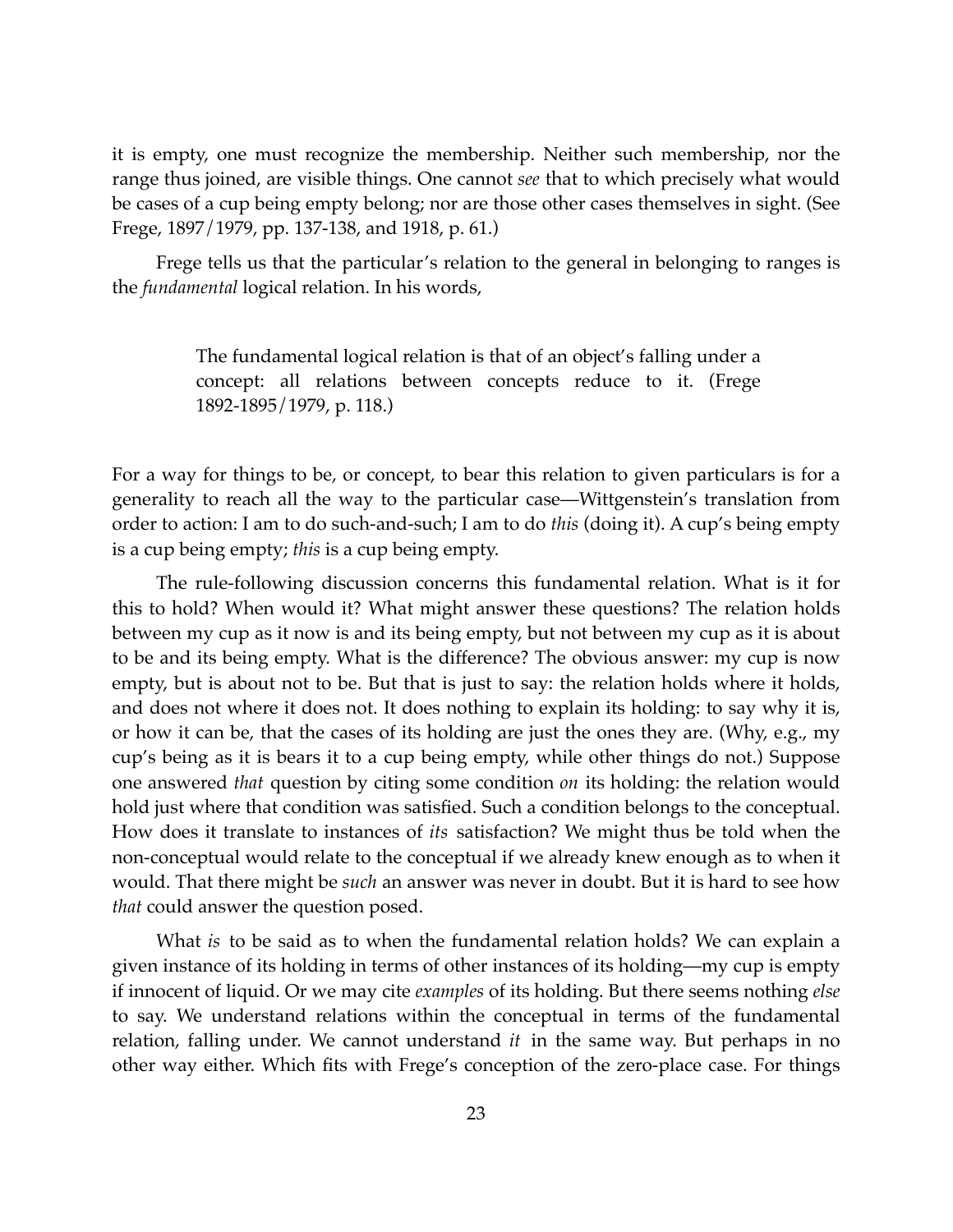being as they are to fall under the zero-place concept of my cup's (now) being empty is just for it to be true that my cup is empty. Truth, Frege tells us, is indefinable (equivalently, truth is part of the content of *any* judgement). To know when it would be *true* that my cup is empty is just to know when my cup would be empty. But what we wanted to know in the first place is in just what instances this would be so. To know what would fall under *my cup being empty* is to know what the correct transitions are from the conceptual, *my cup being empty*, to the particular cases of what are, or not, its instances. But what is it for given transitions to be the right ones? How *can* there be something to be known here?

I can, it seems, only explain the instancing of the relation by my cup (as it is) and being empty by appeal to other instances of the relation. So perhaps asking for more than this is asking a bad question. Frege says something on these lines for questions as to why a law of logic holds. Such *may* admit of explanation within logic. But it admits of no extra-logical explanation. (See Frege 1893: xviii) In logical matters, there is no such thing as things being other than as logic has them. For, insofar as there were, there would be room for explanation as to why things were *not* otherwise; such explanation being, necessarily, extra-logical.

But if there is no such thing as saying why logic is not otherwise, one *can* say why this is so. Logic (on Frege's conception) unfolds the most general structure of judgement, or truth. What was not so structured would, *ipso facto*, not be judgement, nor truth. Being so structured *belongs* to the concept *judgement*, which we have just understood in terms of the fundamental relation. So there is no such thing as *thought* being otherwise than logic says; but all logic says is how thought must be. (I do not defend this story. What matters here is just its availability.)

Now the thought would be: perhaps there is no saying why the fundamental relation is instanced as it is and not otherwise in the same way as there is no saying why logic is as it is and not otherwise. We need to work out what this means. But there is at the start a crucial disanalogy. Logic traces relations within the conceptual. It does not speak to, but rather presupposes, the fundamental relation. If, as Frege says, truth is part of every judgement, then knowing when it would be true that my cup is empty is just knowing when my cup would be empty. So when it would be is part of what truth is. But logic is not concerned with that part. What we want to see, then, is whether those same ideas as to there being no such thing as otherwise, which find some application for that part of thought, or truth, which logic does unfold also apply for that part which it does not.

Logic, conceived so as to fit Frege's story, deals in a certain structure which is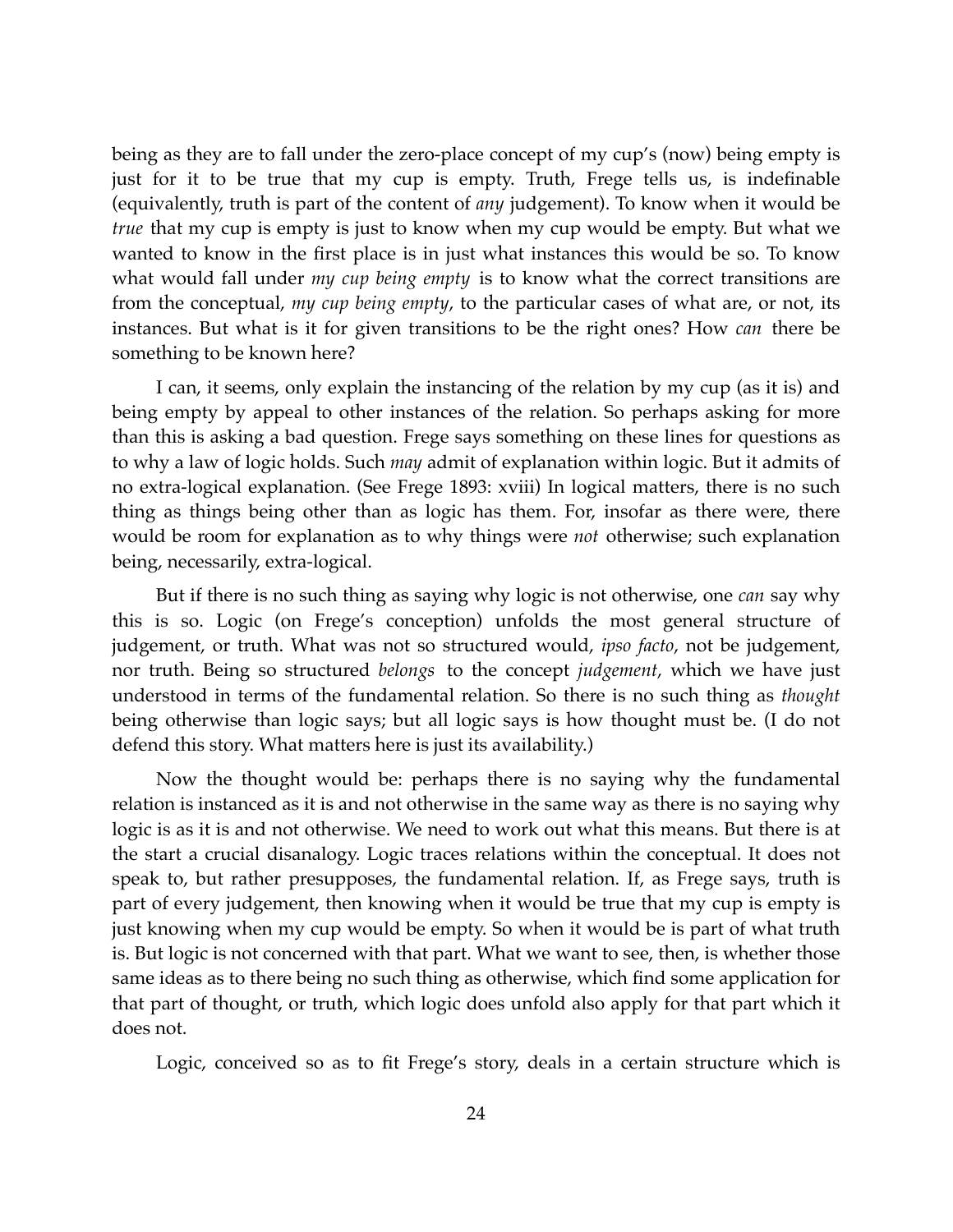*intrinsic* to the conceptual; a certain way in which given bits of the conceptual relate to others. To repeat, relations between bits of the conceptual are understandable in terms of the fundamental relation. It is in terms of such understanding that we can understand what it is for such a relation to hold intrinsically. If Frege's story fits, then this understanding of *intrinsic* will make sense of the relevant idea of there being no such thing as things being otherwise. But we do not have the same means at our disposal for understanding the fundamental relation itself; so nor for understanding what it could be for *it* to have a certain structure *intrinsically*.

This idea has work to do. Take any instance of the fundamental relation holding, or of it not, between some particular and some concept—say, between my cup as it now is and the concept *empty*. If the relation holds, then it is part of what being empty is that my cup's being as it is is so to count. That is *the* correct translation from being empty being such-and-such to its being *this*. Any competing one is a mistake. But there is no saying what makes this so. So that this is correct must be intrinsic to the structure of *falling under*: whatever did not have that feature simply could not be that relation. Similarly for every instance. How to understand that?

The picture is now this. There is no saying why *falling under* has the instances it does (except why it has certain ones given that it has certain others). For it is intrinsic to it to have *precisely* those instances that it does. Since the ordered pair, <*my cup as it now is*, *being empty*>, instances *falling under* just in case my cup as it now is instances *being empty*, the same goes for every concept. It is equally intrinsic to *being empty* to have just the instances it does. All of this is part of the *intrinsic* structure of the relation of the conceptual to the particular. But we do not yet understand what *intrinsic* could mean here. We understand its application within the conceptual because we understand the conceptual in terms of the fundamental relation. We cannot have *that* understanding of it applied to relations between the conceptual and something else. Which leaves us, so far, with no understanding at all.

If my cup's being as it is is its being empty, one *can* rightly say: it is part of what being empty is that *this* particular *is to count* as something being empty. What we want to understand is *what* truth we thus state. The wanted reading cannot plausibly be: anything which did not have just *this* instance would not be being empty. There are two reasons. The first is the point with which the *Investigations* opens. The concept *concept* does not work like that. My cup is at the bottom of the fish tank, along with others. The others are all filled with fish food. Mine is not. Is mine empty? We would still be speaking of *being empty* if we spoke so as to count it as that way, but also if we spoke so as to count it as not that way (water being what it is). It is *not* intrinsic to being empty to be instanced by precisely what may so count. This point points in several directions.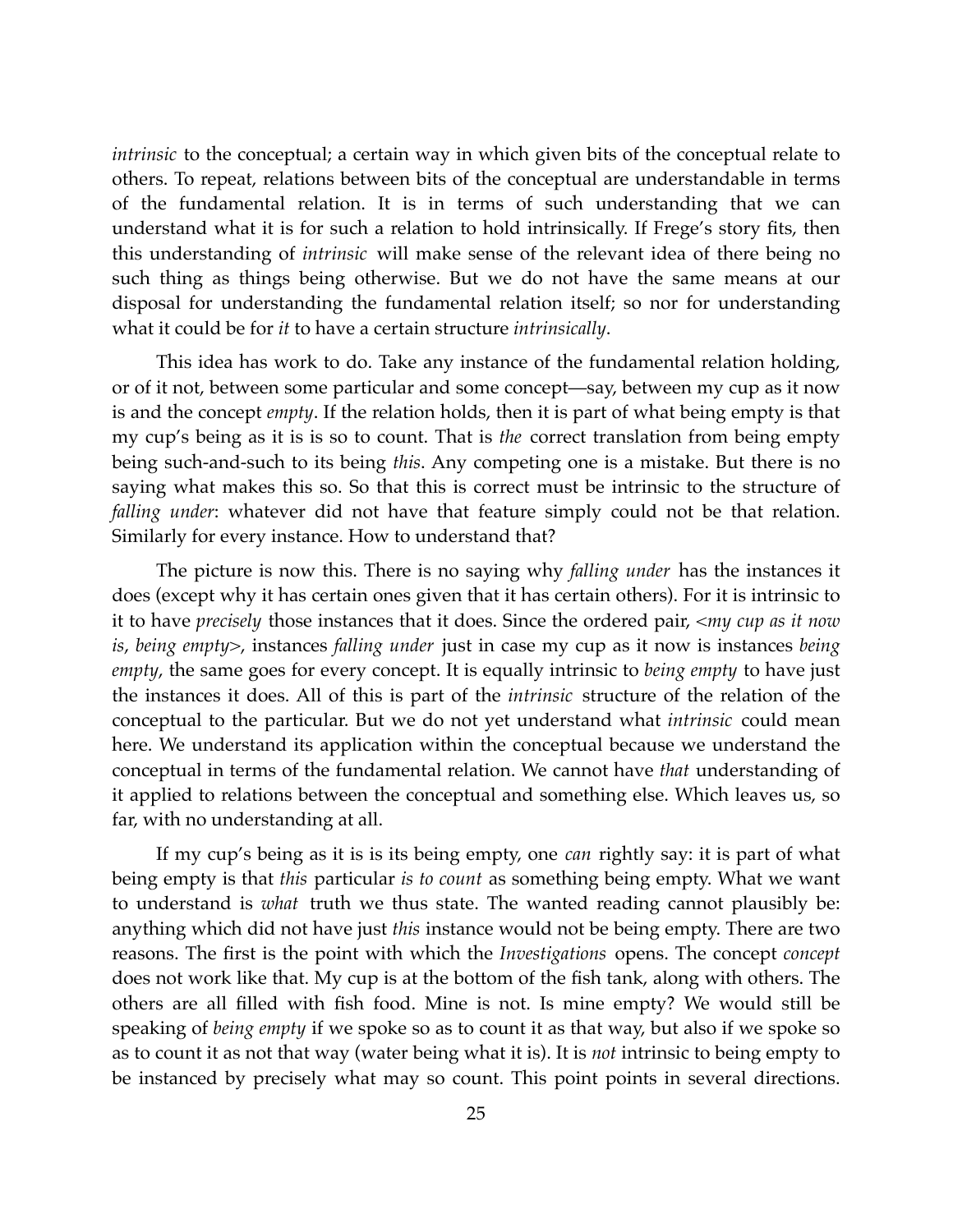Here it makes vivid an understanding on which the conceptual does not relate intrinsically to the particulars which instance it—to *this* being as it happens to be. Whatever we count as its instances, a bit of the conceptual—a way for things to be does not require just *those* for being the way for things to be it is. That would be a misreading of the correct idea that *this* just is what it *is* for something to be empty.

The second point. My cup might have been full. Had it been, there would, and *could*, not have been that very particular, my cup's being as it is, which in fact bears the falling under relation to being empty. Being empty would still have been the very thing it is. Ten minutes from now my cup will be as it then happens to be. Its being as it then is may *be* its being empty, or, again, may not. What way for a thing to be being empty is will be the same no matter what the outcome. So, again, there being such a thing as being empty, and its being what it is, does not turn on just which instances this turns out to have. That, again, is an understanding on which it is not *intrinsic* to being empty (or to any bit of the conceptual) to have just the instances it does.

What is *intrinsic* to being empty is what would belong to it no matter what its instances happened to be; ways one could *think* it to be while thoughts about any given instance of it were unavailable (while the instance was not available to think of). So it cannot be intrinsic to it to bear the fundamental relation to what might not have been: my cup's being as it now is. *Mutatis mutandis* for the fundamental relation. Nor could it be intrinsic to my cup's being as it now is that things being precisely *that* way bears the fundamental relation to that bit of the conceptual, the cup's being empty, as if were this not so to count my cup would not be as it now is.

Our aim is to understand (and not to impeach) the transition from what being empty is—being thus and so—to the particular case—my cup, as it will be in ten minutes, being that way, or, again, not. We have found no help in the idea that all instances of the fundamental relation are intrinsic to its structure, thus impervious to explanation. It is hard to see how 'intrinsic' could bear an understanding on which this was both true and an advance in understanding.

Which is just to develop Frege's idea. We can understand relations between bits of the conceptual in terms of the fundamental relation—one between particulars and the conceptual. We can thus give sense to the idea (whatever its merits) of such relations holding intrinsically. But we cannot understand the fundamental relation itself in such a way. So nor can we so understand what it would be for *it* to hold intrinsically between such-and-such particular and such-and-such bit of the conceptual. Nor would it accord with our understanding of the conceptual—of *concept*, of *way for things to be*—to equate 'holds intrinsically' with 'just does'. In fact, it is simply obscure what 'intrinsically'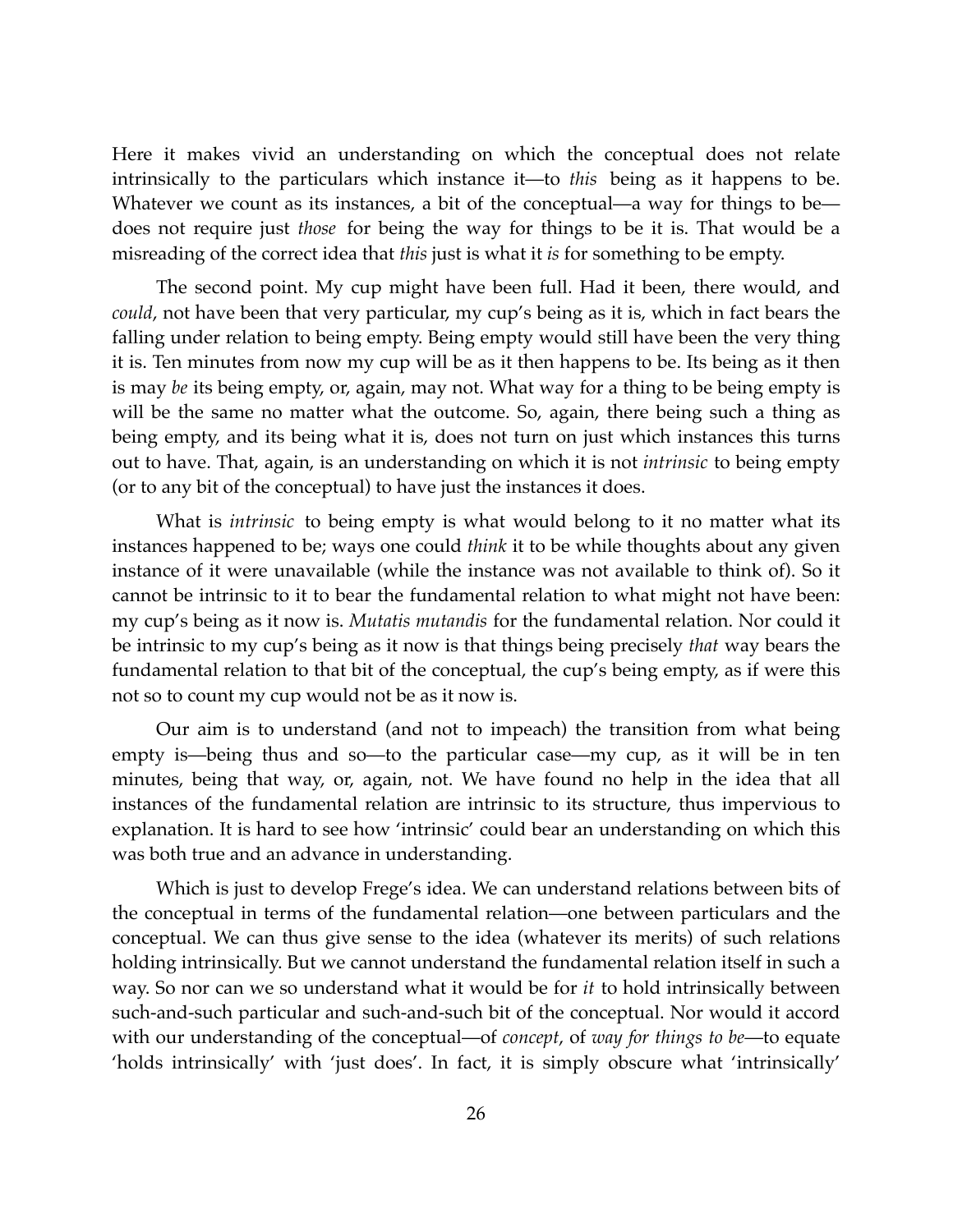could mean here.

One understands *falling under* in grasping, e.g., when things would count as my cup being empty; just as one grasps what truth is in grasping such things as how the world decides the correctness of a judgement that a cup is empty. Here the first rulefollowing discussion (§§84-87) comes into play. I *can* explain (rightly or wrongly) where the post office is by pointing the way. *What* I thus explain—how I say to go—is fixed by how such explanation would be taken by thinkers of the sort we are. As we saw in the previous section, with the parochial thus in operation, I can say, 'The post office is closed' and *mean* it in a certain way; and my meaning can stop nowhere short of the particular case: instances of the fundamental relation. So if one can walk into the building, but the counters are all closed, things being *just* as they thus are can be their being as I meant, or, again, their not. The explanations we give, so the things we say, and mean, are, normally, *for* thinkers like us; which fact shapes how it is they represent things; so what the correct translations are from 'he meant that/to do …' to 'he meant *this*'.

*Thus* does my meaning stop nowhere short of the facts. (Cf. §95.) But the point now is: *only* with the parochial thus in operation is this so. When would a cup count as being empty? Exactly which instances of a cup being as it was would be it being that? When, that is, would it be the way I just asked about? Which way did I ask about? Now the above point applies. Operating as per the first rule-following discussion, the parochial fixes which way it is I spoke of, or meant. In this it stops nowhere short of fixing that way's participation in the fundamental relation: which instances of things being *thus* are instances of their being that way. Here stopping nowhere short is *stopping* —*nowhere*—short. Whatever the parochial achieves by way of relations between the bit of the conceptual I spoke of and other bits of the *conceptual*, this will not achieve relations between the way I spoke of and bits of the *particular*—those things which instance it. Such is just what it is for the fundamental relation not to be reducible to relations between concepts as relations between concepts are (on Frege's view) reducible to it. Nor is there, operation of the parochial aside, any other way for there to be facts as to how being such-and-such way translates into being, for example, *thus*.

With the parochial at work, it can be correct to say that it is intrinsic to what being empty is that *this* is a cup being empty: things could not be any other way in that respect. For it to count as *true* that the cup is empty may well be for such instancing to count as thus mandated. Not that there is some other mandating than that which the parochial allows for. Nor does this exclude what is sometimes so: that it is intrinsic to what being empty is that *this* is being empty—*only* on a certain understanding of what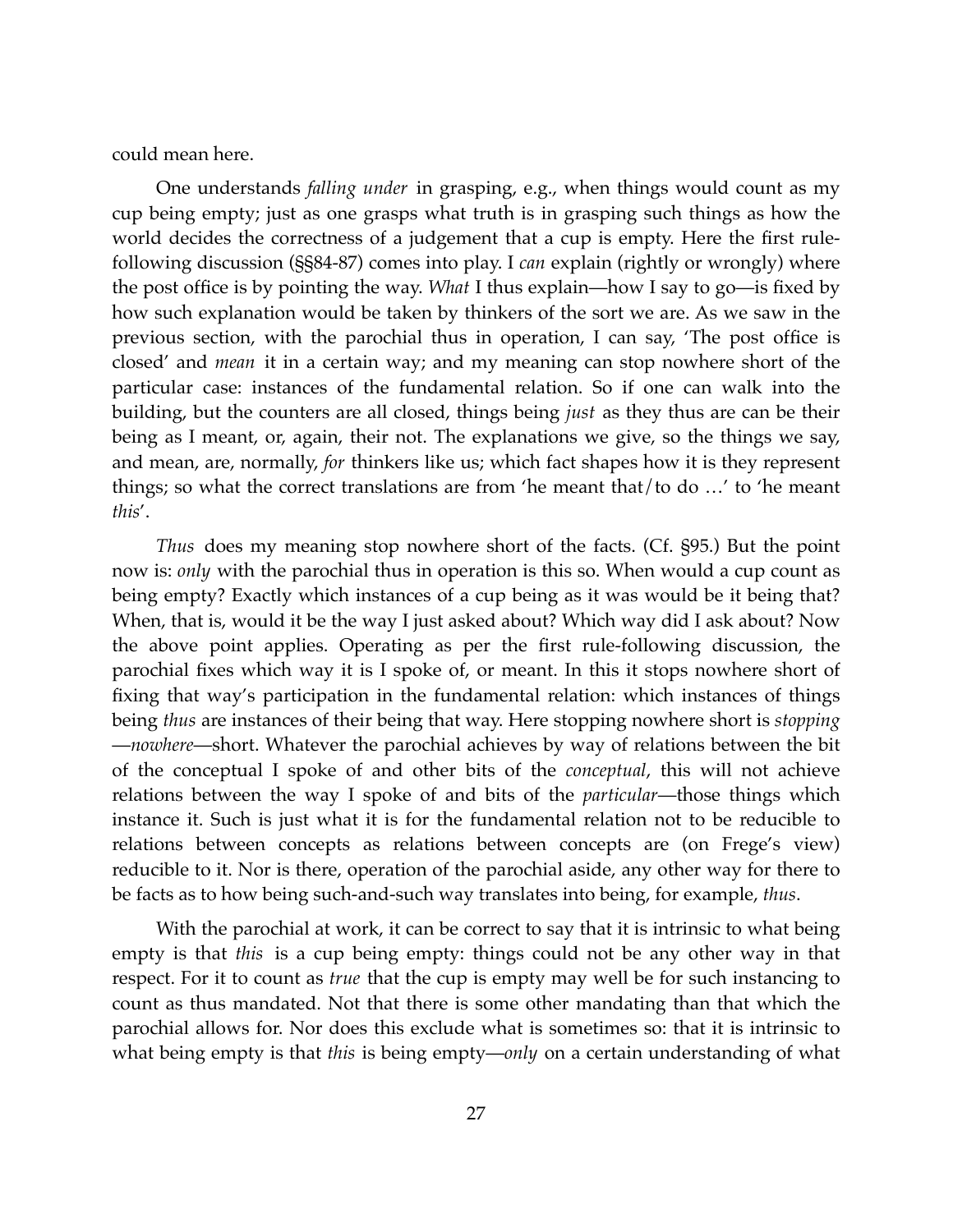being empty is.

The parochial reaches all the way from the conceptual to the particular. With that idea properly in place there is no problem as to how rational relations, such as falling under, can have given instances. Our parochial equipment grants us understandings of what it is for the fundamental relation to hold. No others are to be had.

The parochial is precisely that of which one cannot say, 'There is no such thing as things being otherwise.' It is part of *human* thought; thus of human life, of *our* ways of going right or wrong in our projects in, or for, the world. So, it is something psychological; part of how *we are*, not part of how any thinker must be*.* If the parochial forges transitions from the conceptual to the particular, as just sketched, then, with this in mind, it can seem that:

> We are at most under a psychological, not a logical, compulsion. And now it looks quite as if we knew of two kinds of case. (§140)

Logic does not treat relations between the conceptual and the particular. If logical compulsion is what *logic* must place us under, then there *is* no logical compulsion to count my cup's being as it is as its being empty. But, while one might turn my cup over to see whether it is empty, one would not do so to see whether its being as it is is its being empty. Nor would I pass out questionnaires on trams to see whether I am getting such transitions right. Except insofar as being empty admits of understandings, there are few or no open questions as to what would so count. If I say, truly, that my cup is empty, that is because it does so count. We are rationally compelled, in pursuing the goal truth, to recognize those instances of the fundamental relation which in fact obtain. This remains so even if, for those bits of the conceptual we think in terms of, those instances are what would so count for thinkers such as us. *Our* exposure to risk of error is shaped by what we would, or could, count as error; what might abash us. Still, *you* must count my cup's being as it is as its being empty (where that matters) if you are to reach the goal truth.

If it seems as though there must be some *other* sense in which our hand ought to be forced here—as if we knew of some other kind of compulsion than that just sketched then we need to recall the fundamental point of this discussion. We understand how there can be compulsion in transitions from one bit of the conceptual to another; an understanding available to us by reference to the fundamental relation. In the case of the fundamental relation itself we cannot understand compulsion in the same way. We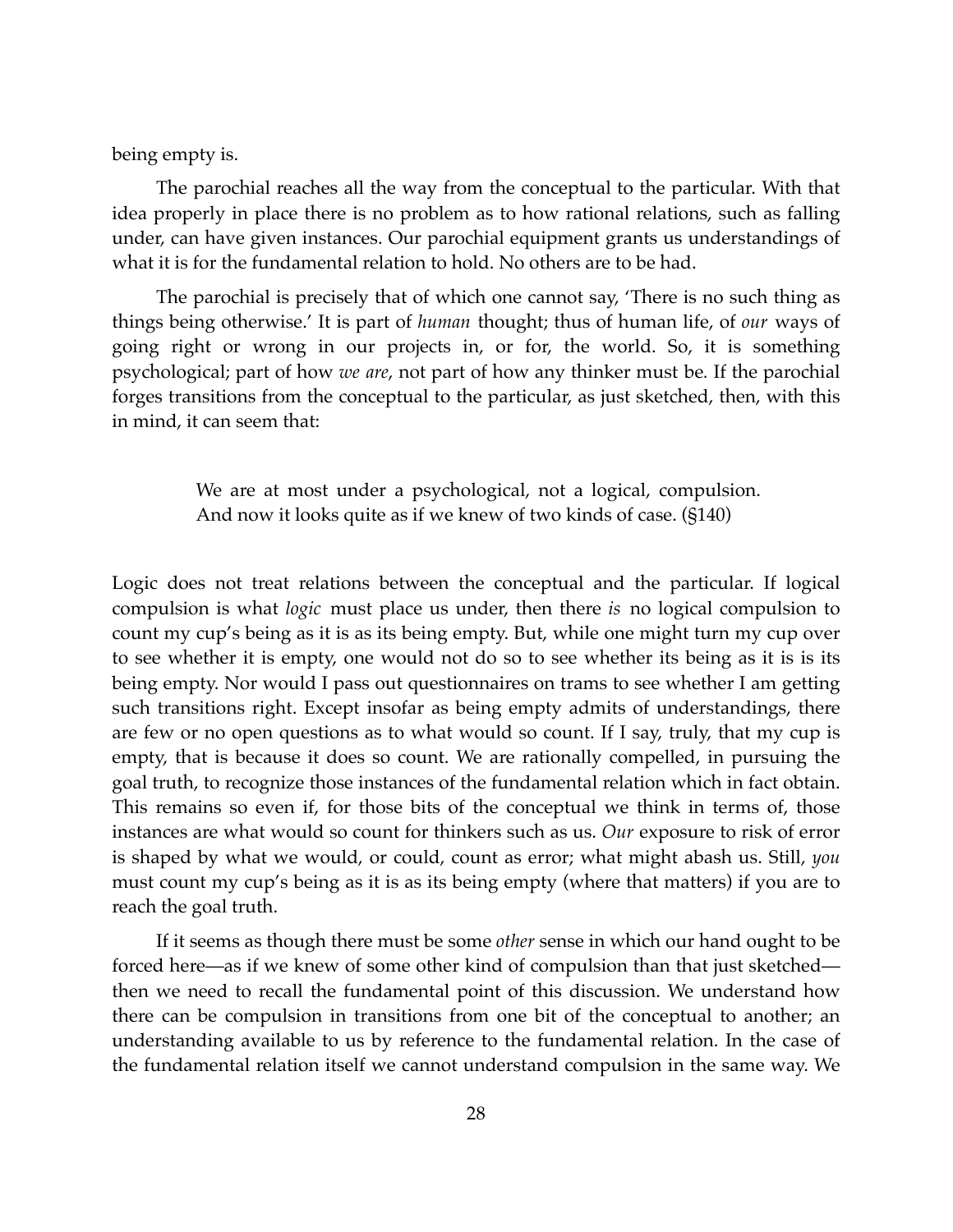do not have the same means available. It is this that casts suspicion on the idea that we *do* know of two kinds of case.

If we were different sorts of thinkers we would speak to, and for, different sorts. That *might* change which ways for things to be we spoke of. We would at least speak on different understandings of things being as we said. What it would be for things to be the ways we thus spoke of, so when the world would bear the fundamental relation to the concepts we thus expressed (deployed as thus deployed) would change accordingly. Which does not mean that if we thought differently, my cup might be as it is without being empty. The conceptual that figures in our thought—the ways we think of things as being or not—is *formed* by that thought. It is, for all that, the *conceptual*, relating to the particular as is the conceptual's prerogative. There is no *other* way of enjoying those prerogatives.

Such is the moral of the rule-following discussion. In drawing out this line of thought in the *Investigations* I have had two morals of my own in mind. First, to understand Wittgenstein it is always a good idea to think of Frege. Second, and correlatively, the *Investigations* treats the very same problems that concerned Frege. It speaks to his concerns. These morals are for those—both admirers and detractors—who share the view that at some point, probably around the summer of 1930, Wittgenstein had an experience like Saul's fall on the road, or Godard's, thus abandoning philosophy for some new form of self-help. The *Investigations* offers new approaches to problems very much philosophy's.

Charles Travis King's College London March 2007

## **Bibliography:**

Frege, G, 1891: "Funktion und Begriff", *Funktion, Begriff, Bedeutung*, G. Patzig, ed., Göttingen: Vandenhoeck und Ruprecht, 1962.

\_\_\_\_\_, 1892-1895?1979: "Comments on Sense and Meaning", *Posthumous Writings*, Hermes, Kambartel, Kaulbach, eds., Oxford: Blackwell, 1979.

\_\_\_\_\_, 1893: *The Basic Laws of Arithmetic*, vol I, M. Furth, ed. and trans., Berkeley and Los